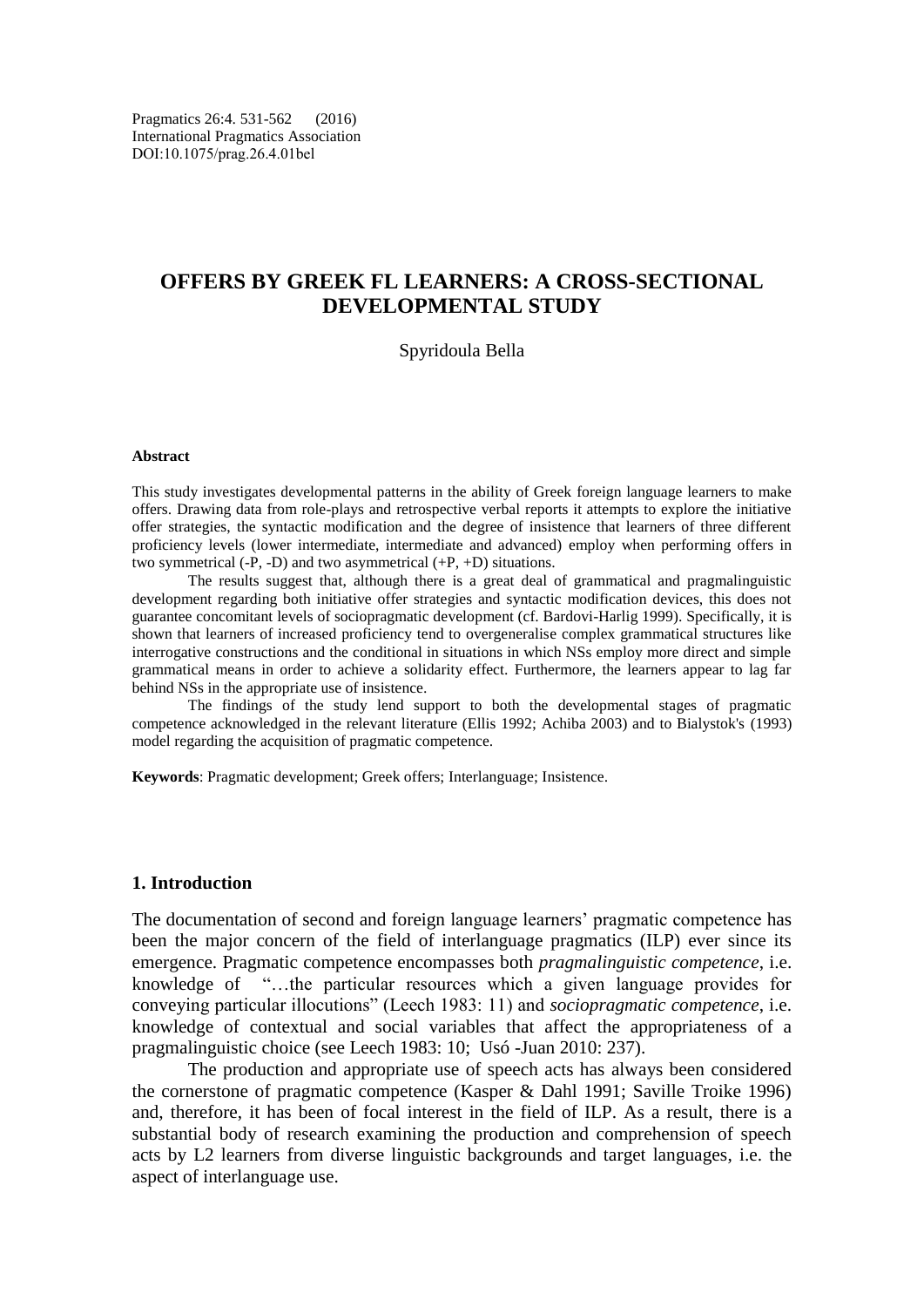Yet, the developmental aspect of pragmatics, which involves the ways in which "L2 learners develop the ability to understand and produce action in a target language" (Kasper & Rose 2002: 5) has been markedly neglected in the 80's and the 90's (see Bardovi-Harlig 1999) and it is only in the past decade that it has attracted some interest which has brought with it a noticeable growth of the relevant body of research. It is not surprising, therefore, that researchers of the field systematically call for more investigation into the processes of interlanguage pragmatics' acquisition (see e.g. Bardovi-Harlig 1999; Kasper & Schmidt 1996; Kasper & Rose 2002).

Research on pragmatic development has also focused mainly on speech acts. It has been repeatedly shown that, although learners of lower and higher proficiency levels have access to the same range of strategies in performing speech acts, learners of different proficiency levels tend to select different strategies in comparable contexts and to implement their speech acts by means of qualitatively and quantitatively different conventions of form (Rose & Kasper 2001).

In respect to the development of individual speech acts, requests have unquestionably received the most attention (Achiba 2003; Barron 2003; Bella 2012; Ellis 1992; Félix-Brasdefer 2007; Flores Salgado 2011; Göy et al. 2012; Hassall 2003; Hill 1997; Otcu & Zeyrek 2008; Scarcella 1979; Schauer 2004, 2009; Trosborg 1995; Woodfield 2012). Significantly fewer developmental insights have been provided on a limited few other speech acts, such as suggestions (Bardovi-Harlig & Hartford 1990, 1993), greetings (DuFon 1999; Omar 1991), apologies (Maeshiba et al. 1996; Flores Salgado 2011; Rasouli Khorsidi 2013; Trosborg 1995), complaints (Trosborg 1995) and refusals (Bella 2014).

The present study aims to add to the body of research on the development of individual speech acts focusing on offers and, specifically, on the pragmatic performance of foreign language learners of Greek from various L1 backgrounds when performing offers in different situations. Specifically, a cross-sectional design is adopted here in order to investigate developmental patterns in Greek FL learners' offers across three different proficiency levels: Lower intermediate, intermediate and advanced. Against this backdrop the study aims at adding to the set of speech acts that have been investigated in regard to pragmatic development, as well as, to the set of L2s under examination. Furthermore, it attempts to aid the understanding of interlanguage developmental patterns, which besides helping L2 teachers "establish realistic expectations of students' pragmatic progress [will] also allow them to administer stageappropriate pedagogical interventions to enhance students' pragmatic competence" (Beebe & Waring 2005: 67).

The study begins by providing the basic facts about the speech act under examination and proceeds to review the relevant research, the method of the study (section 3) and the way the data were analyzed (section 4). The results are presented in section 5.The discussion section reviews the results in light of the relevant literature (section 6). Finally, the main findings are summarized in the conclusions (section 7).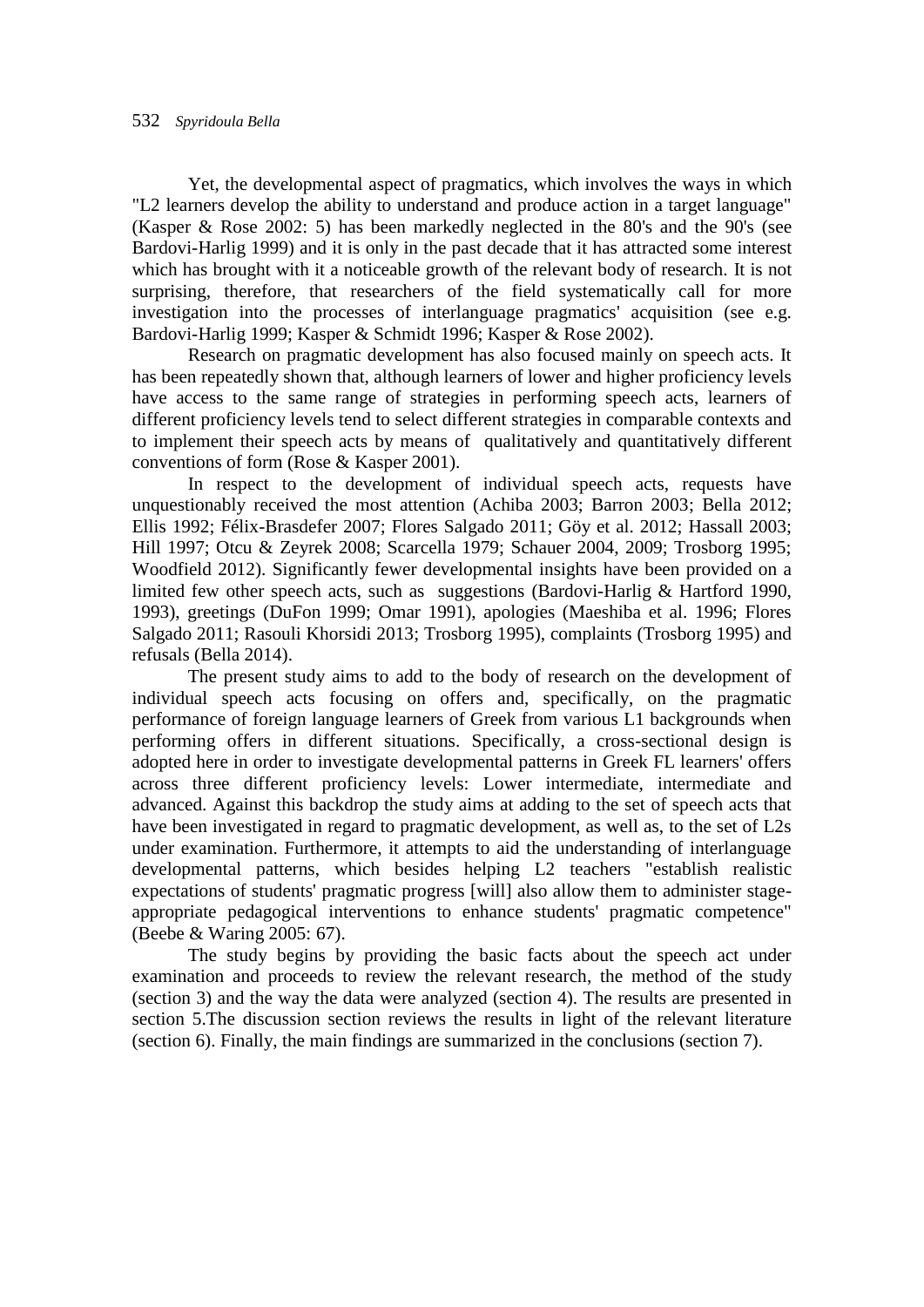### **2. Theoretical background**

### **2.1.** *Offers*

 $\overline{a}$ 

Searle (1976: 11) classifies offers as commissives, since they commit the speaker to some future action (see also Bach & Harnish 1979; Edmondson & House 1981). Yet, other researchers stress the importance of the involvement of the hearer as well as the speaker in the realisation of offers attributing them a "fuzzy nature" (Aijmer 1996: 1989) and claiming that offers also involve a directive component. Specifically, Hancher (1979: 6) suggests that offers represent "hybrid speech acts that combine directive with commissive illocutionary force". On these grounds, Hancher adds a further category to Searle's taxonomy and proposes that offers should be classified as "Commissive Directives". Furthermore, Barron (2003: 124) maintains that "the linguistic form of realisations of offers reflects their colorful nature" and cites Schneider (1980) who identifies three main strategy types for realising offers: a) preference questions*,* (e.g. *Would you like some wine?*)*,* that point to their conditional nature, i.e. the fact that offers are conditional on the hearer indicating in some way that s/he wishes the speaker to carry out the deed in question<sup>1</sup>, b) execution questions pointing to their commissive nature, (e.g. *Can I get you anything?*) and, c) offers of the imperative form, (e.g. *Have a drink*), pointing to their directive nature.

Offers are often realised not as single-utterance speech acts but as speech act sequences that usually involve initiative offers and reoffers (cf. Barron 2005: 144). Whereas initiative offers can be defined as "the first move in each offer sequence" (Schneider 2000: 295), reoffers constitute "further attempts on the part of the speaker to reiterate a particular initiative offer within one offer sequence" (Barron 2005: 144). Therefore, depending on the number of reoffers emerging in an offer interaction, offers can involve different degrees of insistence in situations where the initiative offer is refused. Insisting on an offer can be a culture-specific phenomenon, in the sense that in some cultures there is an expectation that the initiative offer will be refused and, as a result, the offerer will make attempts to convince the interlocutor to accept the offer.

Turning to the face-threatening features of offers, Brown & Levinson (1987: 66) consider offers threatening for the addressee's negative face, since they impose to her/his freedom of future action exerting pressure on her/him to react and possibly accept the offer. Sifianou (1992a: 61), on the other hand, views offers mainly as positive politeness devices that indicate or enhance the existence of solidarity relations (cf. Brown & Levinson 1987: 125) and stresses their multifaceted nature in terms of facework. Specifically, she points out that, besides the hearer's, the speaker's negative face is also threatened, since the speaker restricts her/his own freedom by committing her/himself to some future action. At the same time, the offerer enhances the hearer's positive face by indicating that s/he is positively disposed to her/him, yet risking her/his own positive face which would potentially be damaged if the offer was to be turned down. Thus, as Sifianou puts it, "both participants can be placed in delicate positions and we have to know the conventions of a particular society in order to safeguard the mutual preservation of face and behave appropriately" (1992a: 62). As Barron (2005:

<sup>&</sup>lt;sup>1</sup> For the conditional nature of offers, see e.g. Wunderlich (1977); Leech (1983).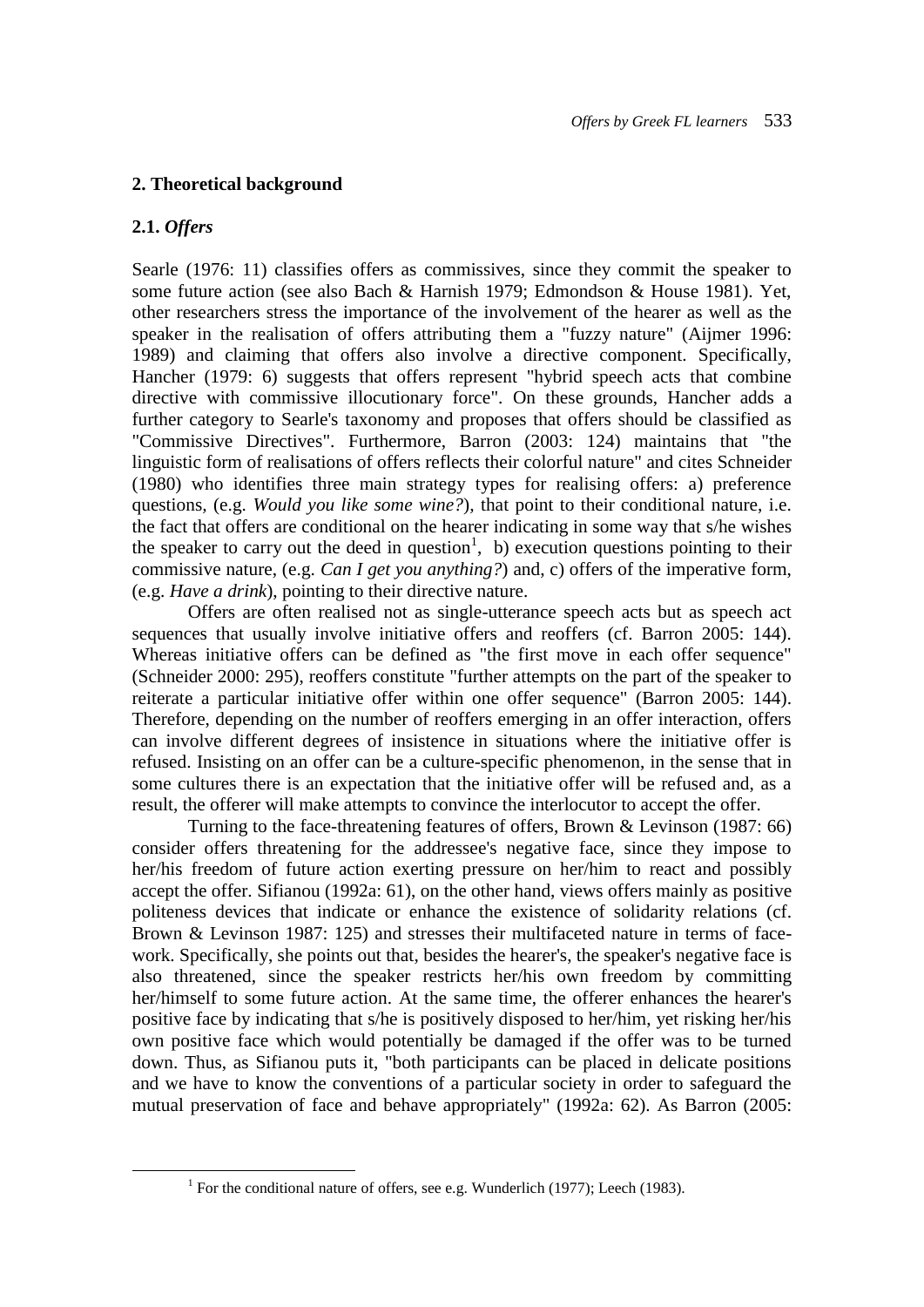143) contends, the different aspects of face involved "have, of course, an effect on the realisation of offers".

That is, while the need for positive face enhancement may bring with it a preference for directness (Kasper 1981: 141), the potential threats to the speaker's and addressee's face needs may lead the speaker to mitigate an offer's illocutionary force by realising it in an indirect manner (cf. Barron 2005: 143; Searle 1975: 80).

In the only study on Greek offers to date, Sifianou (1992a) compares them to English offers and contends that Greeks tend to offer a lot more often than English speakers, since they attach more importance to interdependence than independence. Moreover, she recognises a tendency towards directness (realised mainly through the use of imperatives) on the part of the Greek speakers, since "the Greek assumes that s/he knows the addressee's needs invoked by the situation, and thus, questioning is at best unnecessary" (Sifianou 1992a: 64). She also acknowledges that Greeks tend to insist on offers, yet, she points out that Applegate's (1975) claim that in Greece, politeness requires at least four offers before accepting something, is exaggerated. However, what Sifianou (1992a) mainly highlights, is that the function and effect of offers cannot be assessed without taking the situational context into consideration (1992a: 63).

It turns out that offers, in general, and Greek offers, in particular, can be challenging for L2 learners, since their appropriate performance demands a great deal of pragmalinguistic and sociopragmatic knowledge, i.e. knowledge on the part of the learners of the linguistic forms necessary to produce the speech act, as well as awareness of the sociocultural values that characterise the speech community and lead speakers to the choice of one particular form versus another.

### **2.2.** *Previous research on offers and pragmatic development*

Besides Sifianou (1992), there are very few studies to date dealing with offers from a cross-cultural and a variational pragmatics perspective (Fukushima & Iwata (1987) comparing American English and Japanese offers and Barron (2005, 2011) comparing British and Irish English offers). Furthermore, there is no research from an interlanguage use perspective and the only developmental study of interlaguage offers is Barron (2003).

Drawing on data from a free discourse completion task (FDCT), Barron (2003) designed a longitudinal study, in order to investigate the Ls2 pragmatic development of 33 Irish learners of German. Besides, offers, she examined the development of requests and refusals in these learners' production. Baseline data were provided by a group of 27 Irish English native speakers and a group of 34 German native speakers. The two native speaker groups' data were sampled on a single occasion, whereas the learners' data were sampled on three different occasions: Prior to, in the middle and at the end of a 10 month stay abroad sojourn in Germany.

With respect to offers, Barron's findings indicated that there was important development in discourse structure, use of pragmatic routines, as well as an increase in the use of syntactic and lexical downgraders in the learners' performance after their study-abroad period.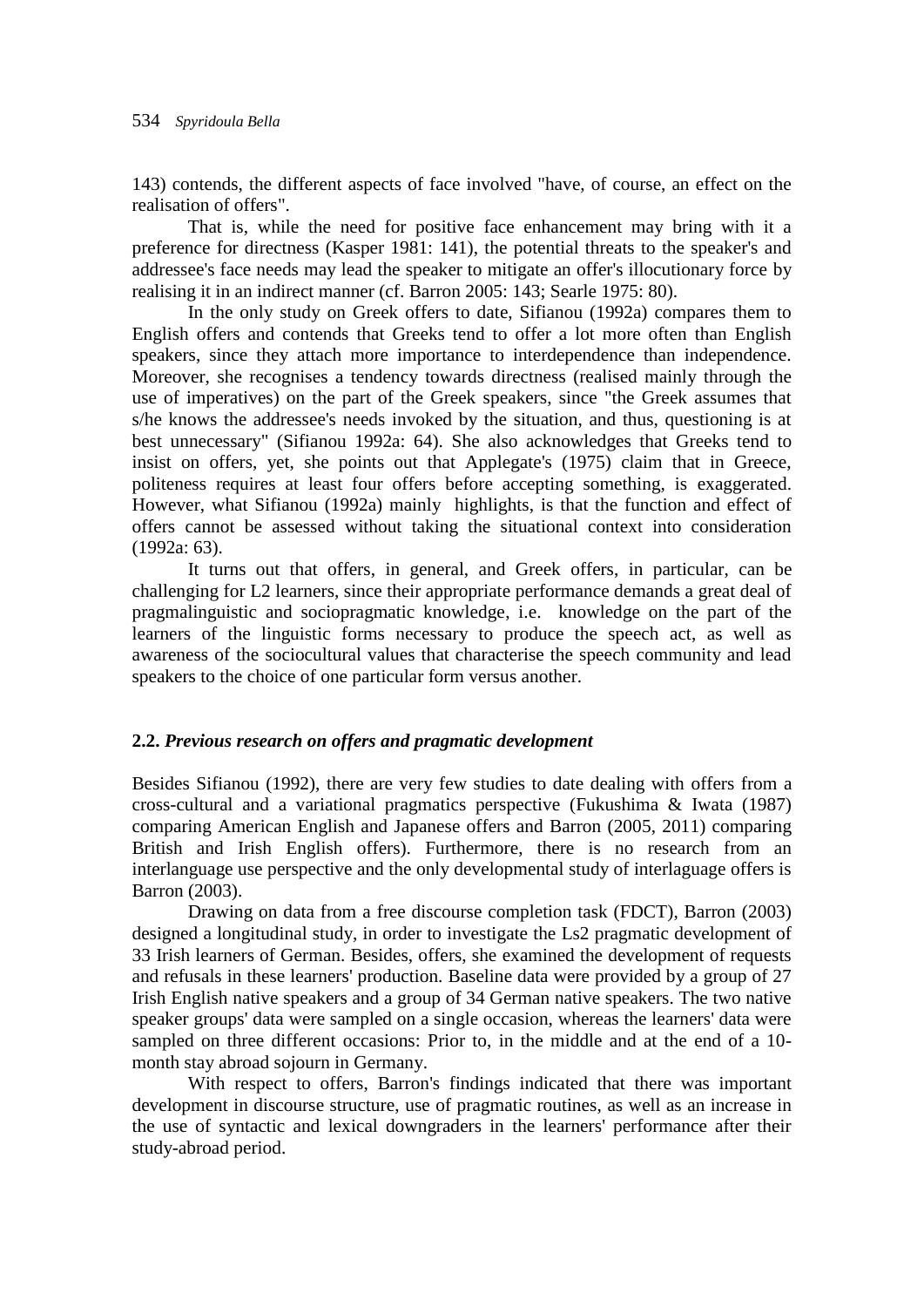Specifically, prior to their sojourn, Irish learners employed offer-refusal structures that involved a lot of reoffering, which held potential for pragmatic failure, since reoffering is not a typical feature of offers in German and "may have led German native speakers to feel they were being pressurised into doing something against their will" (Barron 2003: 238). This tendency was found to decline after the stay-abroad period with learners employing the structure of L2 exchanges to a greater extent, and approaching the L2 norm in a number of situations. Yet, the learners continued to reoffer to a larger extent than the German NS informants at the end of the year abroad.

Although most of the increases attested in learners' use of pragmatic routines were L2-like, there were also several instances where this was not the case. The learners' divergence from L2 pragmatic routines was attributed to an increase in creative use and false overgeneralisations. According to Barron (2003: 239), this finding lends support for the non-linear developmental path noted in previous studies to be taken by pragmatic routines. Moreover, increase in the frequency of L2-like routines was not always accompanied by sociopragmatic competence. As Barron contends, "some routines appeared to be employed in situations in which learners *themselves* felt they were useful rather than in situations in which their use was appropriate from an L2 perspective" (2003: 239).

Finally, learners were found to use more complex syntactic means to express their offers after their 10-month period of stay in Germany. Yet, this complexity was not always accompanied by the necessary sociopragmatic knowledge that would lead learners to employ syntactic means in a communicatively effective manner.

Against this limited body of research the present study, as already mentioned, aims at revealing developmental patterns in a sample of Greek FL learners of Greek when performing offers. The main research questions are the following:

1. What are the differences attested between NSs of Greek and learners of different proficiency levels in relation to (a) the choice of initiative offer strategies, (b) the use of syntactic modifiers and  $(c)$  the degree of insistence<sup>2</sup> employed?

2. What developmental patterns can be detected and how are they related with the learners' grammatical and sociocultural competence?

### **3. Method**

#### **3.1.** *Participants*

A total of 140 subjects participated in the study: 35 native speakers of Greek all coming from Athens and 105 FL learners of Greek from various L1 backgrounds (Serbian, English, French, Dutch, Polish, Spanish, Russian, Slovenian, Bulgarian, Chinese, Japanese).

The native speakers were all students at the University of Athens. The nonnative speakers were learners of Greek, who, at the time of the study, had just arrived in Athens in order to attend a six-week language course supplied by the University of Athens' Programme of Summer Scholarships for Greek Studies. These learners were

 $\overline{a}$  $2^{2}$  Issues related to the exact nature of insistence like reoffer strategies and supportive moves will be beyond the focus of the present study.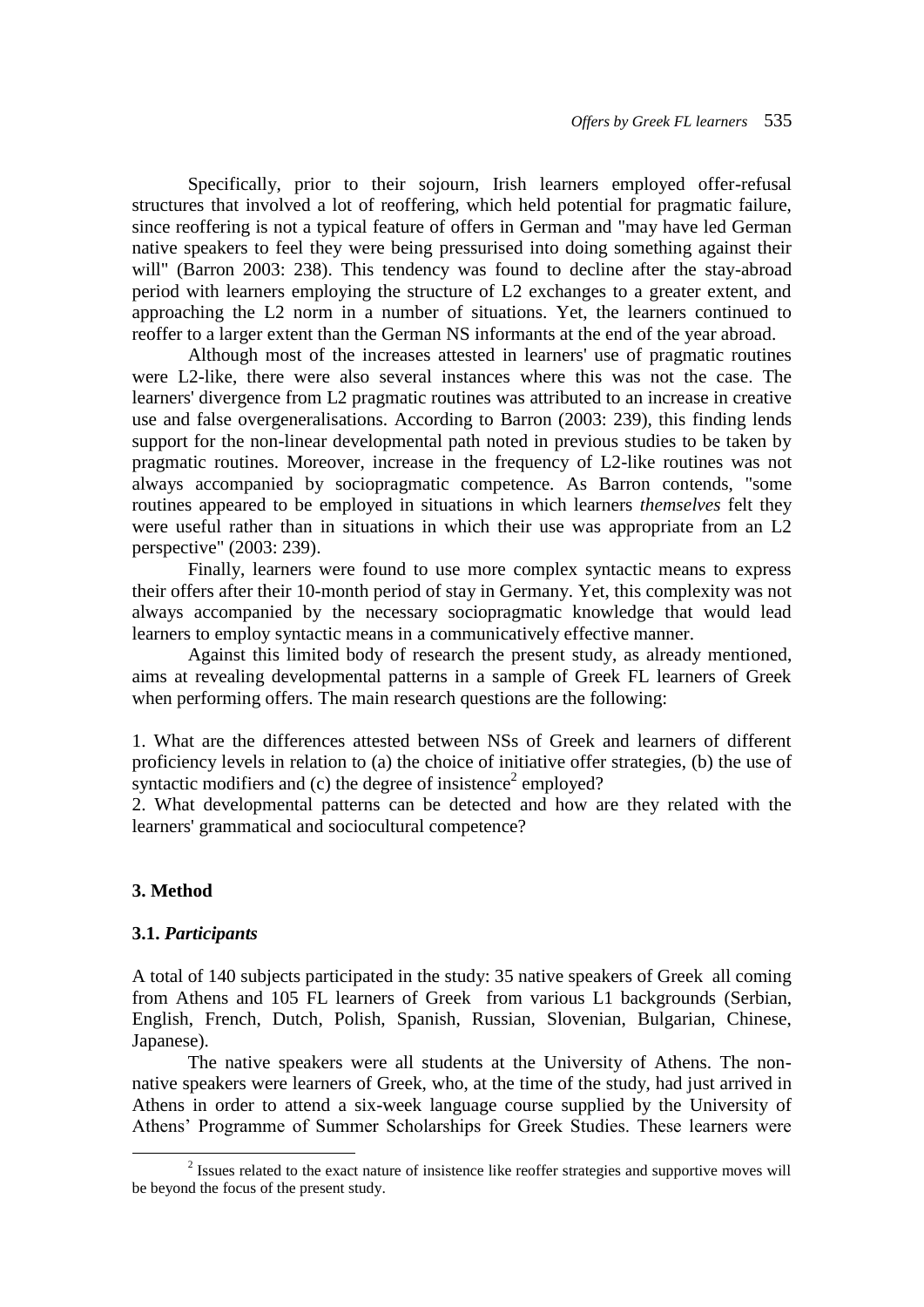undergraduate students whose previous training in Greek had taken place in their countries of origin, i.e. they were learners of Greek as a foreign language. The learner participants of this study were selected from classes of three different proficiency levels: Beginner, intermediate and advanced (35 learners per group). These classes were especially created for the needs of the summer program based on the results of a placement test that all learners of the program (a total of 300) took just before the beginning of the course. This test was designed following the guidelines of the Common European Framework for the Teaching and Assessment of Languages (2001) and included grammar, reading, writing and listening components. Along these lines, the competence of lower intermediate learners (Ls1 from this point onwards) of this study corresponded roughly to the A2 level, of the intermediate (Ls2) to the B1 level and of the advanced learners (Ls3) to B2-C1 level, as described in the CEF.

Before their participation all learners were asked to fill in a questionnaire regarding their age, gender, native language, language instruction and prior experience of spending time in Greece. Their answers revealed that, in their majority, they had received instruction focusing mainly on grammar and reading comprehension. None of them reported any kind of special instruction in pragmatics.

Learners that had spent any amount of time in Greece before the research were excluded from the sample.

### **3.2.** *Instrumentation*

The data for the present study were collected using open role-plays supplemented by retrospective verbal reports.

Although I agree with those who argue that natural data constitute the best source for analysing interactions (see e.g. Wolfson 1981: 9; Kasper 2000: 318), there are at least two important limitations to the benefits of ethnographic research on speech acts: First, contextual variables cannot be controlled and, second, the occurrence of a particular speech act cannot be predicted (Gass and Houck 1999: 25). Furthermore, as Kasper (2000) points out, in cases that the research focuses on a particular pragmatic element, e.g. a particular speech act, "it may take an unreasonable amount of [authentic] data to obtain sufficient quantities of the pragmatic feature under study" (2000: 320).

### *3.2.1. Role-plays*

An open role play was selected to collect the production data as the closest possible alternative to natural data (Gass and Houck 1999; Turnbull 2001; Boxer 2001), since it permits the researcher to overcome the aforementioned shortcomings of naturalistic data collection. Besides including interaction in a face-to-face format with another participant (Félix-Brasdefer 2010: 47), role-plays have the following advantages: (1) they enable the researcher to obtain complete conversational interactions and keep under control different variables, such as age and gender, (2) they allow the researcher to exert some degree of control over the conversation, and (3) they reflect the awareness of what is appropriate in language use (Félix-Brasdefer 2006: 2164, based mainly on Scarcella 1979). Furthermore, open role-plays, unlike authentic interactional data "permit us to design contexts and roles that are likely to elicit specific speech events and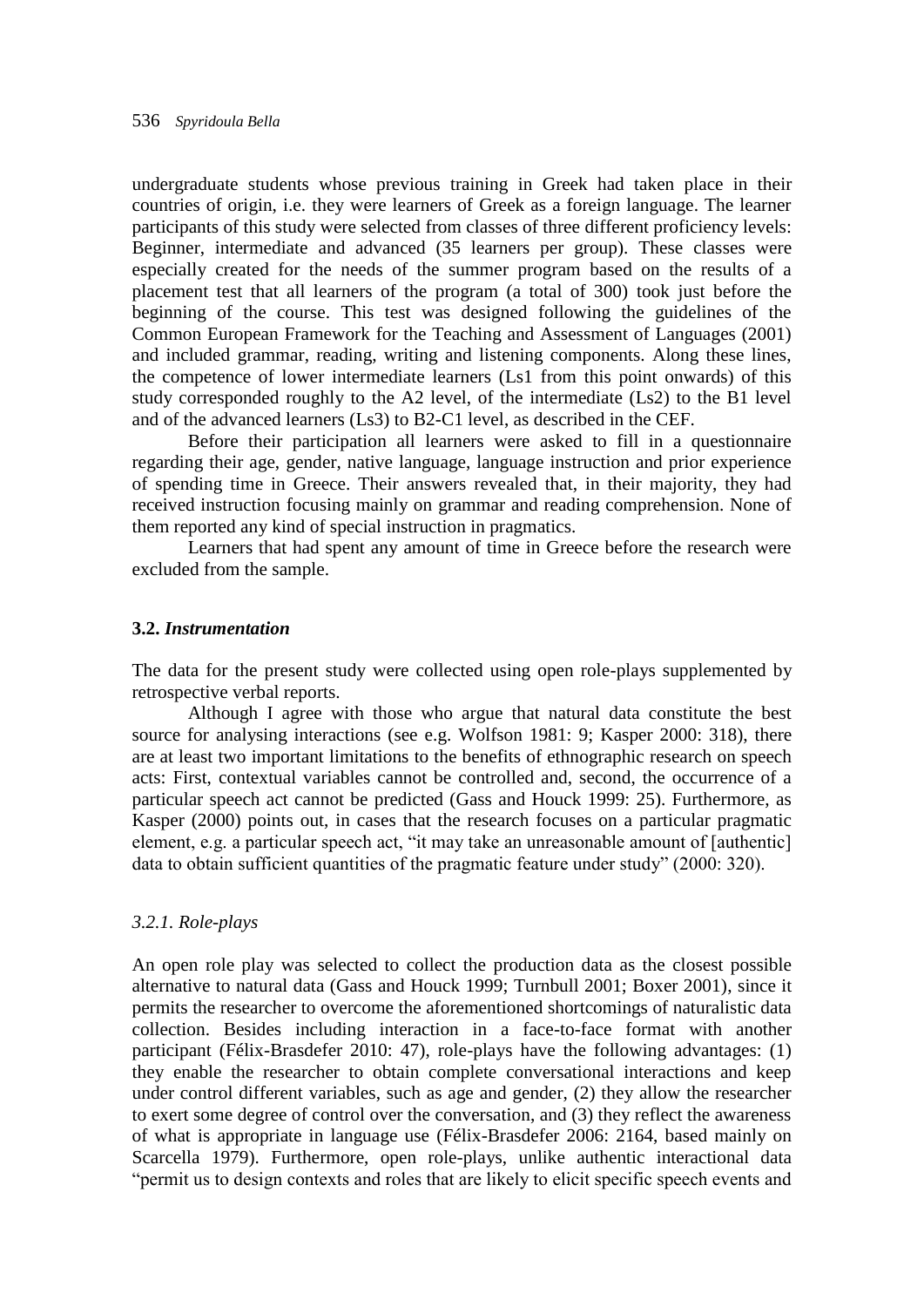communicative acts" (Kasper 2000: 323) and "enable us to observe how context factors influence the selection and organization of communicative acts" (ibid.), (cf. Martínez-Flor & Usó-Juan 2011: 52). Nevertheless, contrary to what holds true for authentic interaction, it is the researcher's rather than the participants' goals that motivate the structure of the role-play (Kasper 2000: 317). In this sense, data elicited by means of role-plays "can never be the same as authentic conversation" (Kasper 2000: 318). Therefore, the findings of this study should be understood in view of the fact that roleplay data are brought into being for experimental purposes and, hence, they are subject to certain limitations (see Golato 2003).

The role-play instrument consisted of 16 situations: Four of those involved offers for help, four hospitable offers and another eight elicited the production of other speech acts and were used as distractors. In all situations the NSs and learners had to interact with a NS, a female postgraduate student who was instructed to refuse all offers involved in the situations.

This paper focuses on four of the offer situations, two offers for help and two hospitable offers. In each case, one situation involving familiarity (-P, -D) and one distance and power  $(+P, +D)$  are analysed. The remaining four situations of the roleplay instrument were two that involved hierarchy but not distance (+P, -D) and two that involved distance but no hierarchy  $(-P, +D)$  and their analysis will be beyond the scope of this paper mainly due to space limitations.

The detailed presentation of the four situations that will be examined here was the following<sup>3</sup>:

Situation 1 (-P, -D)

You study engineering at the University of Athens. The end of the term advanced maths exam is next week. Maria, a good friend of yours, mentions that she is worried about it as she finds maths difficult. You have passed this exam last term and you offer to help her.

Situation 2  $(+P, +D)$ 

You have just started a traineeship in a large company. During the coffee break on your second day you overhear your boss talking about how weak her son is at computers at school. As you study computers, you offer to help.

#### Situation 3 (-P, -D)

A friend of yours calls you one evening and tells you that she is just outside your house. She asks you if she can drop by for five minutes to say hello. You tell her to come and when she comes in you offer her dinner.

#### Situation  $4 (+P, +D)$

 $\overline{\phantom{a}}$ 

After a guest lecture, you and a friend of yours are talking to one of your professors. It is time to go home. You remember that your professor lives near both of you and you offer her a lift home.

 $3$  Situations 1 and 2 are adopted from Barron (2003). Due to space limitations, I provide only the English translations of the situation descriptions, which were originally presented in Greek.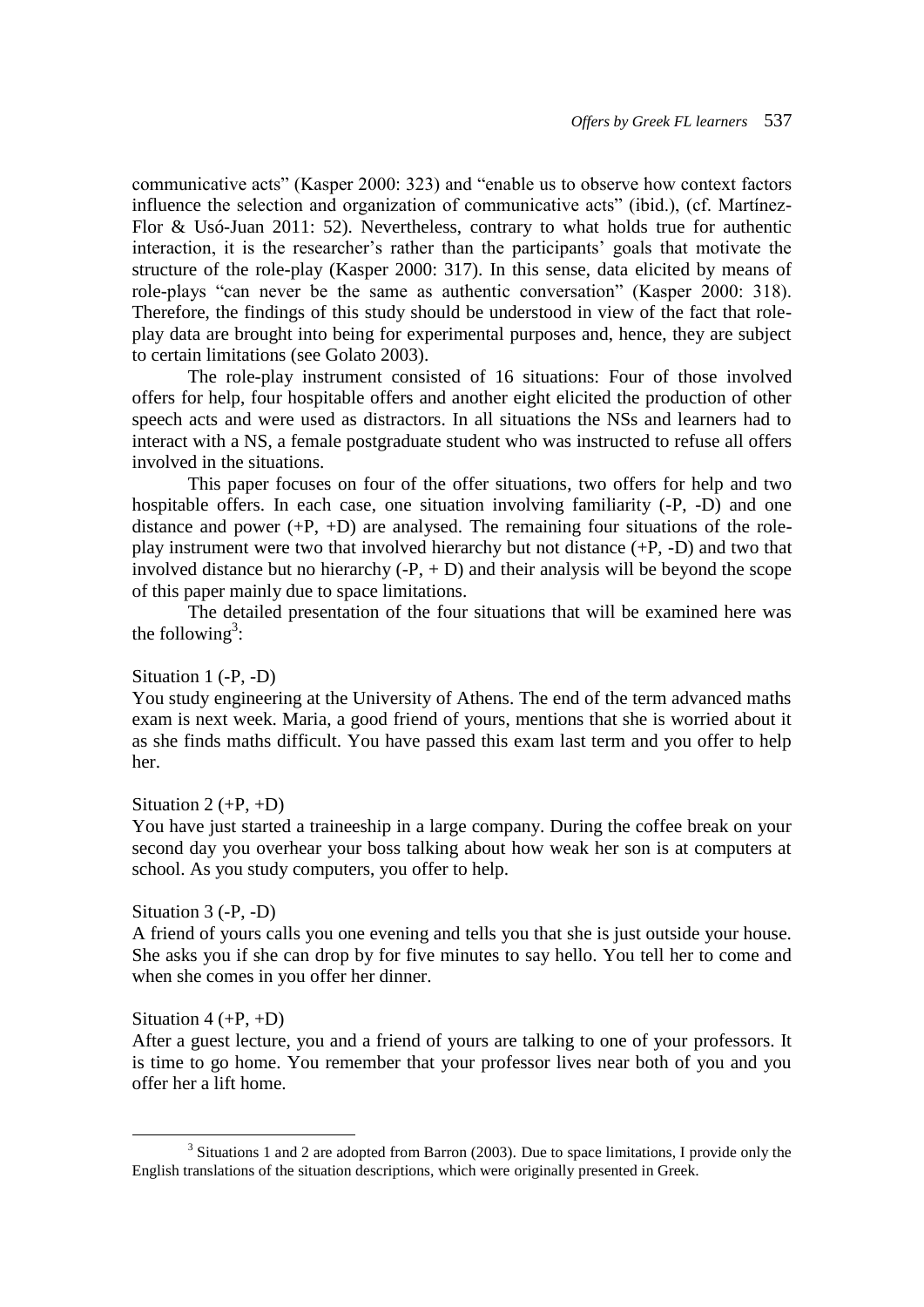### *3.2.2. Verbal reports*

Besides the role-play data, retrospective verbal reports were elicited in order to corroborate the findings of the production data and help the researcher "to better understand the rationale for the sociocultural choices that are made and for the sociolinguistic forms that are selected in order to realize the given speech act" (Cohen 1996: 256).

The interviews with the participants took place immediately after the completion of the role-plays. Interviews were elicited from a random sample of 15 native speakers and 40 learners, since not all participant were available for an interview after completing the role-plays. The researcher focused on the three situations under examination and mainly posed fixed questions guided by Ericsson & Simon's (1993: 198) four types of statements in the verbalization process: Intentions, cognitions, planning and evaluation (cf. Woodfield 2010: 9). The main questions were:

- 1. What did you notice about the situation?
- 2. How difficult did you find it to answer?
- 3. What were you paying attention to?
- 4. Are you satisfied with your answer?
- 5. Are you satisfied with how much you insisted on the offer?

## **3.3.** *Data analysis*

All role-play interactions were transcribed and the offers were classified according to a modified combination of Barron's (2003) and (2005) taxomonies for offers adopted to fit the Greek data. The taxomony involves three superstrategies for realising offers, i.e. impositives (IMPs), conventionally indirect strategies (CIs) and non-conventionally indirect strategies (NCIs). Each superstrategy can be manifested via different substrategies. Table 1 presents these substrategies on a continuum from maximum imposition to maximum indirectness.

| <b>IMPs</b>                    | <b>Examples</b>                                                                                                      |
|--------------------------------|----------------------------------------------------------------------------------------------------------------------|
| Imperative                     | έλα στο σπίτι να σου τα δείξω ('come at my<br>place, I'll explain everything to you')                                |
| State future act of hearer     | θα καθίσεις δυο ώρες να σου τα εξηγήσω<br>('you'll spend two hours with me and I'll<br>explain')                     |
| State future act of speaker    | θα σας πάμε εμείς στο σπίτι ('we will take you<br>home')                                                             |
| State permission               | μπορείς να μείνεις για φαγητό ('you can stay for<br>dinner')                                                         |
| State willingness              | θέλω να σε βοηθήσω ('I want to help you')                                                                            |
| CI                             |                                                                                                                      |
| Question future act of speaker | να παραγγείλω κάτι να φάμε; ('shall I order<br>something to eat? [order <sub>subjunctive</sub> something to<br>eat?) |
| Question desire                | θέλετε να σας βοηθήσω εγώ; ('do you want me                                                                          |

**Table 1 : Superstrategies and substrategies for realising offers.**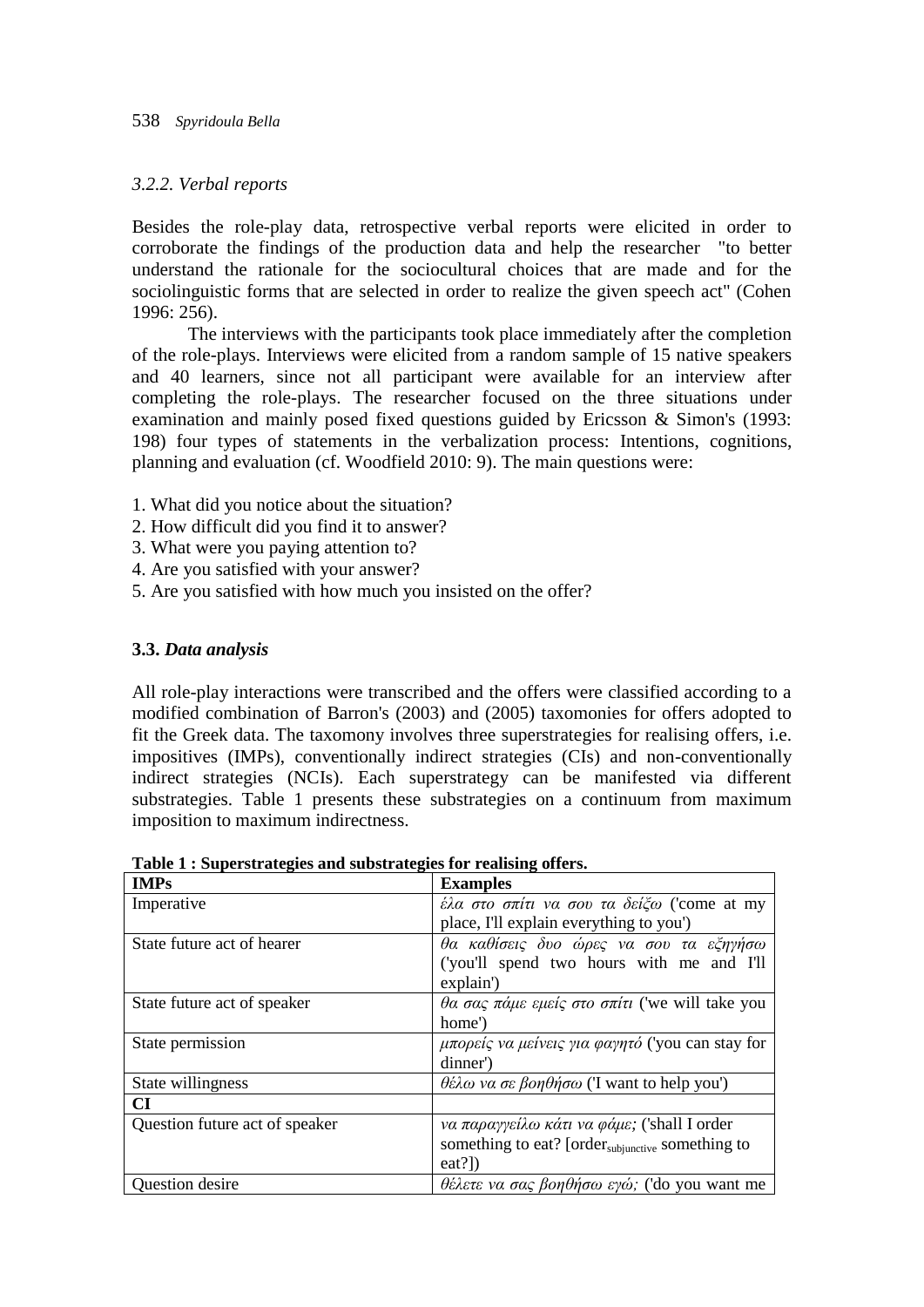|                  | to help you')                                |
|------------------|----------------------------------------------|
| Question need    | χρειάζεσαι βοήθεια; ('do you need any help?) |
| Question ability | μπορώ να βοηθήσω; ('can I help?)             |
| State ability    | μπορώ να σε βοηθήσω εγώ ('I can help')       |
| <b>NCI</b>       |                                              |
| Hint             | εγώ σπουδάζω υπολογιστές ('I study           |
|                  | computers')                                  |

Turning to syntactic modification, the main categories of syntactic modifiers found in the data were the following:

-Interrogative (e.g. μπορώ να βοηθήσω; 'can I help?')

-Conditional clause (e.g. θα σε βοηθήσω, *αν θέλεις* 'I will help you, *if you want'*

-Conditional (e.g. *θα ήθελα* να σε βοηθήσω '*I would like* to help you')

-Subjunctive (e.g. *να φτιάξω* κάτι να φάμε; 'shall I prepare something to eat?')

The use of the above syntactic modifiers is subject to a number of restrictions the main of which are the following:

1. Conditional clauses are possible only with execution strategies, since preference strategies already include explicit reference to the conditional nature of offers and so never include explicit conditionals" (Barron 2005: 161).

2. The conditional is possible only with the State permission, State willingness, Question desire, Question ability and State ability strategies.

3. The subjunctive is possible only in the Question future act of speaker strategy.

Finally, for the purposes of the present study insistence was computed as means of the number of attempts to insist each group made in each situation.The statistical analysis of the data was carried out using version 22 of the Statistical Package for the Social Sciences. Descriptive statistics were used to compute the frequency of initial offer strategies and syntactic modifiers for each group across the three situations. The statistical tests used to examine the data were one-way ANOVAs. Post hoc analyses were carried out using the Scheffe test. For all analyses in the study, the alpha level was set at .05. Besides the researcher, the data were coded by a second coder, a colleague from the Department of Linguistics, Faculty of English Studies. The second coder's coding coincided with the researcher's in 97% for offer strategies and 100% for syntactic modifiers. The discrepancies noted were discussed by the two coders and a consensus was reached. The results are analytically presented in the following section.

#### **4. Results**

This section presents the results for research question 1 concerning the differences among the four groups as regards initiative offer strategies, syntactic modification and degree of insistence and research question 2 concerning the developmental patterns emerging in the learners' performance of offers. The main findings are presented in regard to strategy frequencies, distribution and use in the role plays (4.1) and in regard to the learners' verbal reports (4.2).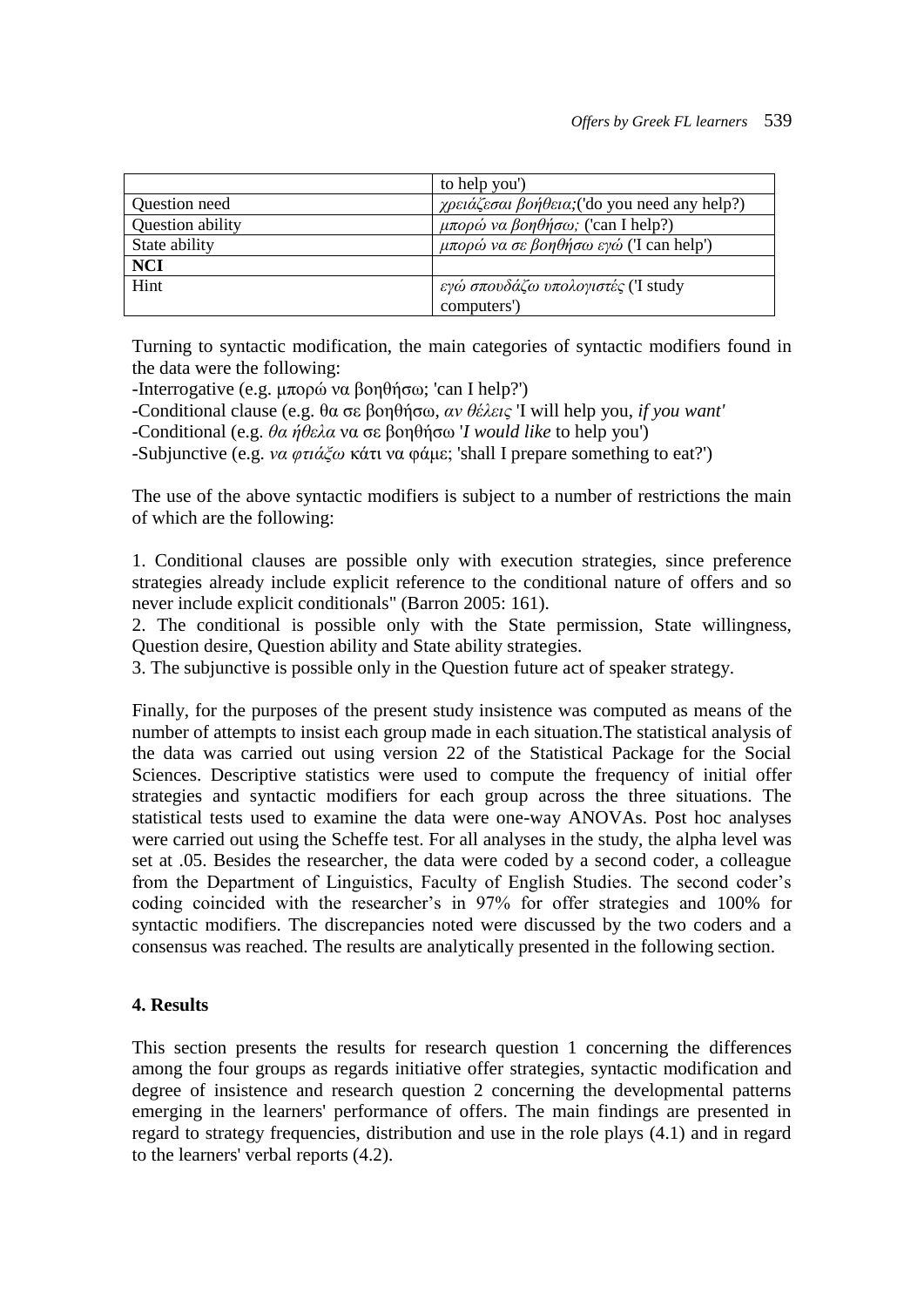### **4.1.** *Role-plays*

#### *4.1.1. Initiative offer strategies*

All groups under examination relied mainly on IMP and CI strategies to make their initial offer. Tables 2 and 3 (see Appendix) present the distribution of superstrategies (IMP, CI and NCI) and substrategies by the four groups in the four situations (Table 2 for situations 1 and 2 and Table 3 for situations 3 and 4).

Table 4 (see Appendix) presents the means and standard deviations for the use of those strategies in the four situations.

Most of the substrategies presented in Table 1 (section 3.3) appeared in all groups' data. However, no instances of the State willingness strategy were attested in the NSs' data, while the Question need strategy appeared only in the NSs' and the Ls3 learners' performance. The State future act of speaker strategy was employed only by NSs and a couple of Ls1 learners, who, however, formed it by means of the present tense and not the future tense like NSs did. Finally, no instances of the Imperative appeared in the Ls1 learners' data.

In what follows, a more detailed analysis of the findings related to the use of superstrategies and substrategies in the four situations is presented.

In both symmetrical situations (S1 and S3) NSs exhibited a strong preference towards IMPs and made limited use of CI strategies. Ls1 learners' performance displayed similar frequencies of IMPs and CI strategies. No statistically significant difference was attested between those early learners and NSs in terms of superstrategy use. Yet, the Ls1 group was the only one which used some NCIs (hints) to perform the offer in this situation*.* Both Ls2 and Ls3 learners employed very few IMPs and exhibited a marked preference towards CIs. These differences between these groups and the former two groups (NSs and Ls1) were found to be statistically significant for both IMP (S1: (*F*(3,136)=21.03, p<0.05), S3: (*F*(3,136)=7.31, p<0.05)) and CI strategies (S1: (*F*(3,136)=24.27, p<0.05), S3: (*F*(3,136)=8.05, p<0.05)).

In terms of substrategies, NSs were found to make frequent use of those involving the highest degree of imposition, such as Imperative, State future act of speaker and State future act of hearer, whereas their CI strategies were limited to Question future act of speaker and Question desire. Ls1 learners' IMPs, on the other hand, consisted mainly in State future act of speaker and State wilingness, whereas State ability was their most frequently employed CI strategy. This strategy along with the State future act of hearer was, as already mentioned, expressed by means of the present instead of the future tense (e.g. *εσύ μένεις για φαγητό* ('you are staying for supper')*, μαγειρεύω φαγητό* ('I am cooking') etc.). Finally, whereas the Question desire was the most preferred CI strategy for both the Ls2 and Ls3 groups, Ls3 learners employed several instances of the Question need strategy which, as mentioned above, was absent from the lower level learners' data.

In both asymmetrical situations (S2 and S4), NSs as well as Ls2 and Ls3 learners mainly expressed their offers by means of CIs. Ls1, on the other hand, exhibited patterns of behaviour similar to those of the symmetrical situations employing similar frequencies of IMPs and CIs. Therefore, this group was found to employ significantly more IMPs  $(S2: ((F(3,136)=12.66, p<0.05), S4: (F(3,136)=9.3, p<0.05))$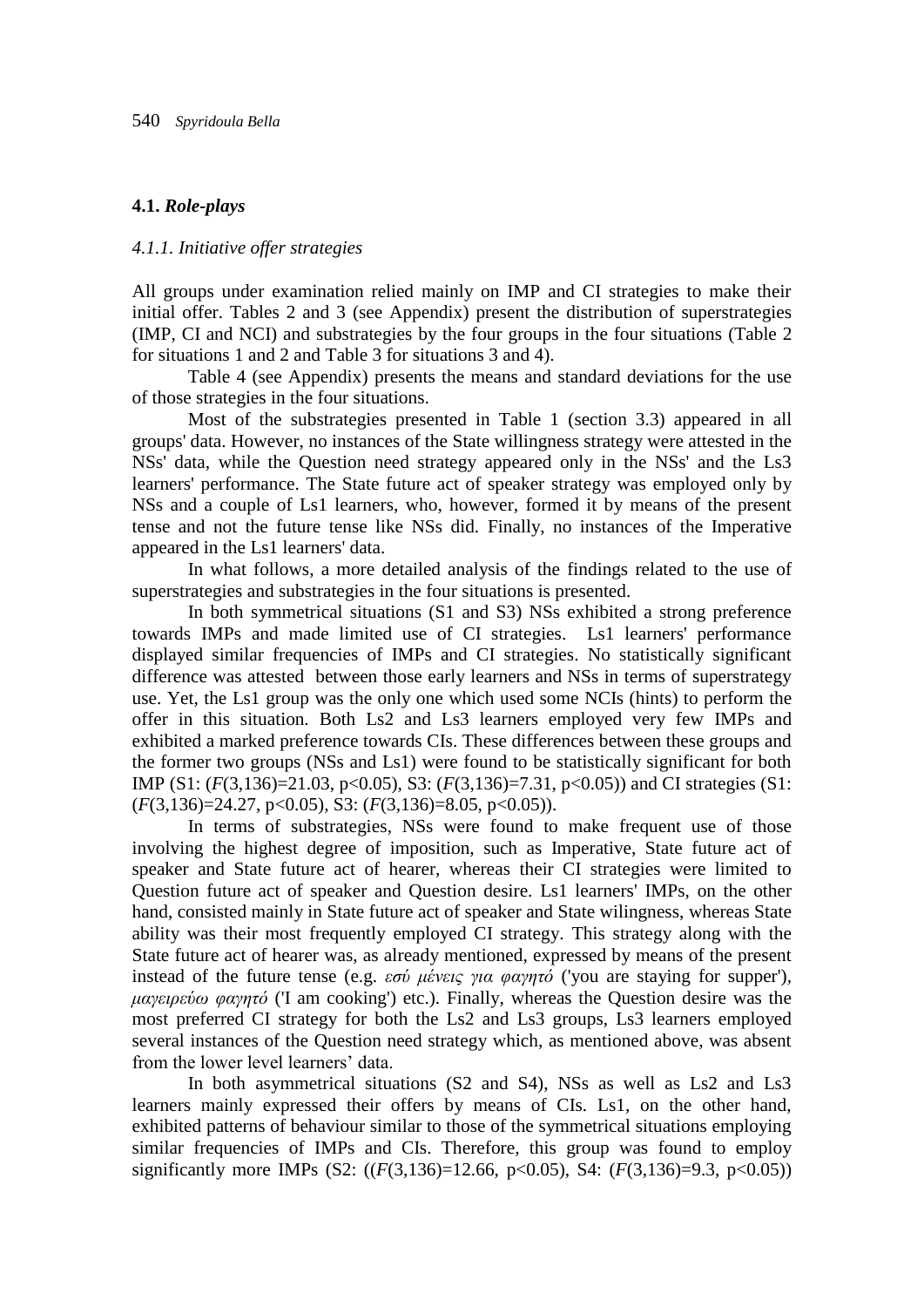and considerably less CI strategies (S2: (*F*(3,136)=16.83, p<0.05), S4: (*F*(3,136)=13.02, p<0.05)) than the other three groups.

Despite the similar frequencies of IMPs in the NSs and the two more advanced level groups' data, it has to be pointed out that the NSs made particularly frequent use of the State ability strategy, whereas Ls2 and Ls3 resorted mainly to strategies realised by interrogative constructions, such as Question desire, especially in Situation 2.

Finally, as in the symmetrical situations, Ls1 learners' main IMP means for expressing their offer were State permission, State future act of speaker and State willingness. Yet, the State future act of speaker and Question future act of speaker strategies were, once more, formed by means of the present tense.

#### *4.1.2. Syntactic modification*

The distribution of syntactic modifiers by the four groups across the four situations is presented in the Appendix (Tables 5 (situations 1 and 2) and 6 (situations 3 and 4)).

As shown in Table 5, important differences were attested with respect to the use of the Interrogative and the Conditional in the symmetrical situations (situations 1 and 3).

Specifically, the Ls3 group employed significantly more interrogatives than all the other groups  $((M = 0.47, sd = 0.23, (F(3,136)=23.17, p<0.05))$ . Ls2 learners employed significantly more interrogatives  $(M=0.46, sd=0.5)$  than Ls1  $(M=0.17,$ sd=0.38) and significantly less than Ls3 learners. No difference was attested between NSs (M=0.31, sd=0.47) and the Ls1 group in this respect. Along similar lines, Ls3 learners differed significantly employing more interrogatives than the rest of the groups in Situation 3 (NSs, M=0.29, sd=0.45, Ls1, M=0.17, sd=0.38, Ls2, M=0.32, sd=0.5, Ls3M=0.69, sd= 0.47,  $(F(3,136)=8.4, p<0.05)$ ). Ls2 employed significantly more interrogatives than Ls1 learners and NSs, but no significant difference was found between the latter two groups.

No instances of the Conditional were attested in the NSs' data in any of these situations. All three learner groups, on the other hand, employed the Conditional, although Ls1 learners' frequencies of use of this mitigator were considerably lower than those of the Ls2 and the Ls3 groups.

Finally, whereas NSs made frequent use of the subjunctive in these symmetrical situations, no instances of this modifier emerged in the learner groups' performance.

In the asymmetrical situations (situations 2 and 4), on the other hand, NSs and the two advanced learner groups (Ls2 and Ls3) employed high frequencies of interrogatives and no significant differences were attested among them in the use of this strategy. In contrast, Ls1 employed significantly less interrogatives than the other three groups (S2: (*F*(3,136)=27.3, p<0.05)), S4: (*F*(3,136)=6.14, p<0.05 )).

Moreover, Ls1 employed significantly lower frequencies of the Conditional than the other three groups in Situation 2 ( $(F(3,136)=3.66, p<0.05)$ ).

 No instances of Conditional clauses emerged in the Ls1 learners' data in these situations. NSs employed the highest frequency of conditional clauses followed by Ls3 and Ls2 learners, but no important differences were attested among those three groups.

Once again, the subjunctive was used exclusively by the NSs.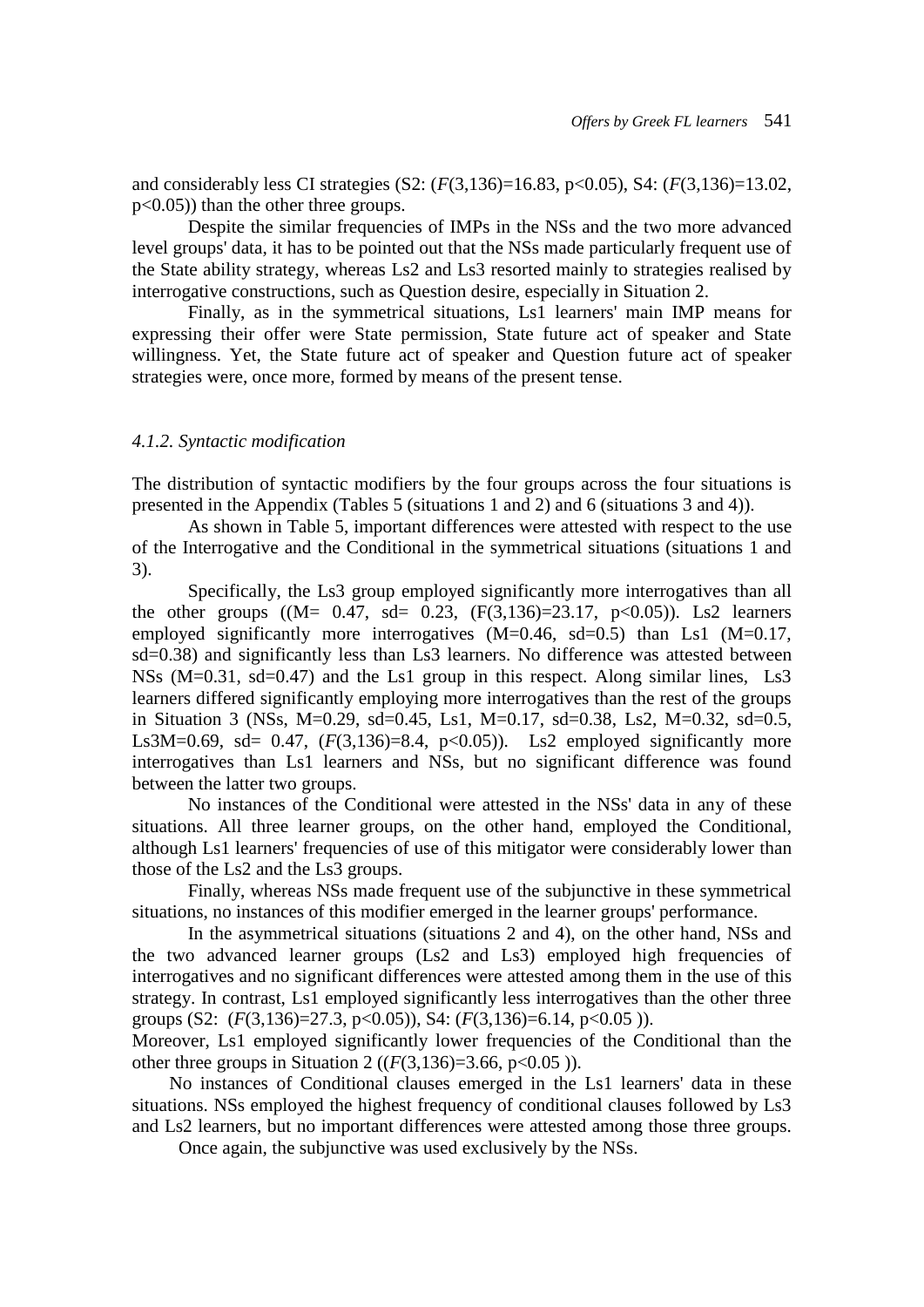To sum up, NSs were found to vary their behaviour in regard to syntactic modification according to the social parameters of the situations. Specifically, they were found to employ considerably more syntactic modifiers in formal than in informal situations.

 In contrast, the learner groups' performance did not display such variation. These learners employed similar frequencies of syntactic modifiers irrespective of each situation's social parameters. Furthermore, Ls1 learners employed considerably less modification than the other two learner groups in all the situations under examination. The implications of these findings will be analysed in the Discussion section.

### *4.1.3. Insistence*

In all situations under examination NSs insisted more than the learner groups and differed significantly from them in this respect (see Table 7 in the Appendix for means and standard deviations).

Yet, as shown in Table 7, the NSs displayed a considerably larger amount of insistence in the familiarity situations than in the formal ones.

Specifically, in Situations 1 and 3 (-P, -D), these NSs exhibited an impressive amount of insistence making often two or even three contributions in the direction of convincing their interlocutor to accept the offer. Ls1, on the other hand, rarely many any attempt to insist. Ls2 showed some more insistence than Ls1 in both situations, yet they lagged far behind NSs in this respect. Finally, the advanced learner group's participants (Ls3) insisted more than the earlier learners but much less than NSs. Hence, while no significant differences were attested among the learner groups, all groups, as mentioned above, differed significantly from the NSs  $((F(3,136)=89.55, p<0.05$  for Situation 1 and (*F*(3,136)=99.1, p<0.05 for Situation 3)).

In Situations 2 and 4  $(+P, +D)$ , on the other hand, most of the NSs made no more than one contribution in the direction of insistence. Ls1 learners' attempts to insist were highly infrequent, while Ls2 and Ls3 learners also showed minimal or no insistence in those situations. Therefore, once again, the NSs differed significantly from the rest of the groups  $((F(3,136)=37.42, p<0.05$  for Situation 2 and  $(F(3,136)=33.04, p<0.05$ p<0.05 for Situation 4)).

 Furthermore, besides the quantitative differences concerning the NSs' insistence in the two different types of situations, as well as the learners' performance in comparison to the NSs', some worth noting qualitative difference emerged in the data. Specifically, the NSs were particularly imposing in both symmetrical situations employing many imperatives and other strategies that implied that they took their interlocutors' acceptance for granted and they would not take 'no' for an answer. In contrast, their insistence in the asymmetrical situations was mild and even reluctant on certain occasions. In those situations, their insistence consisted mainly in trying to confirm the interlocutor's certainty about the refusal or to verify their own willingness to offer.

 Examples (1-4) and (5-8) coming from the four groups' data in Situations 1 (-P, - D) and 4 (+P, +D) respectively are indicative of the differences in insistence as well as of some differences in the use of initiative offer strategies and syntactic modification that have been reported in the previous sections.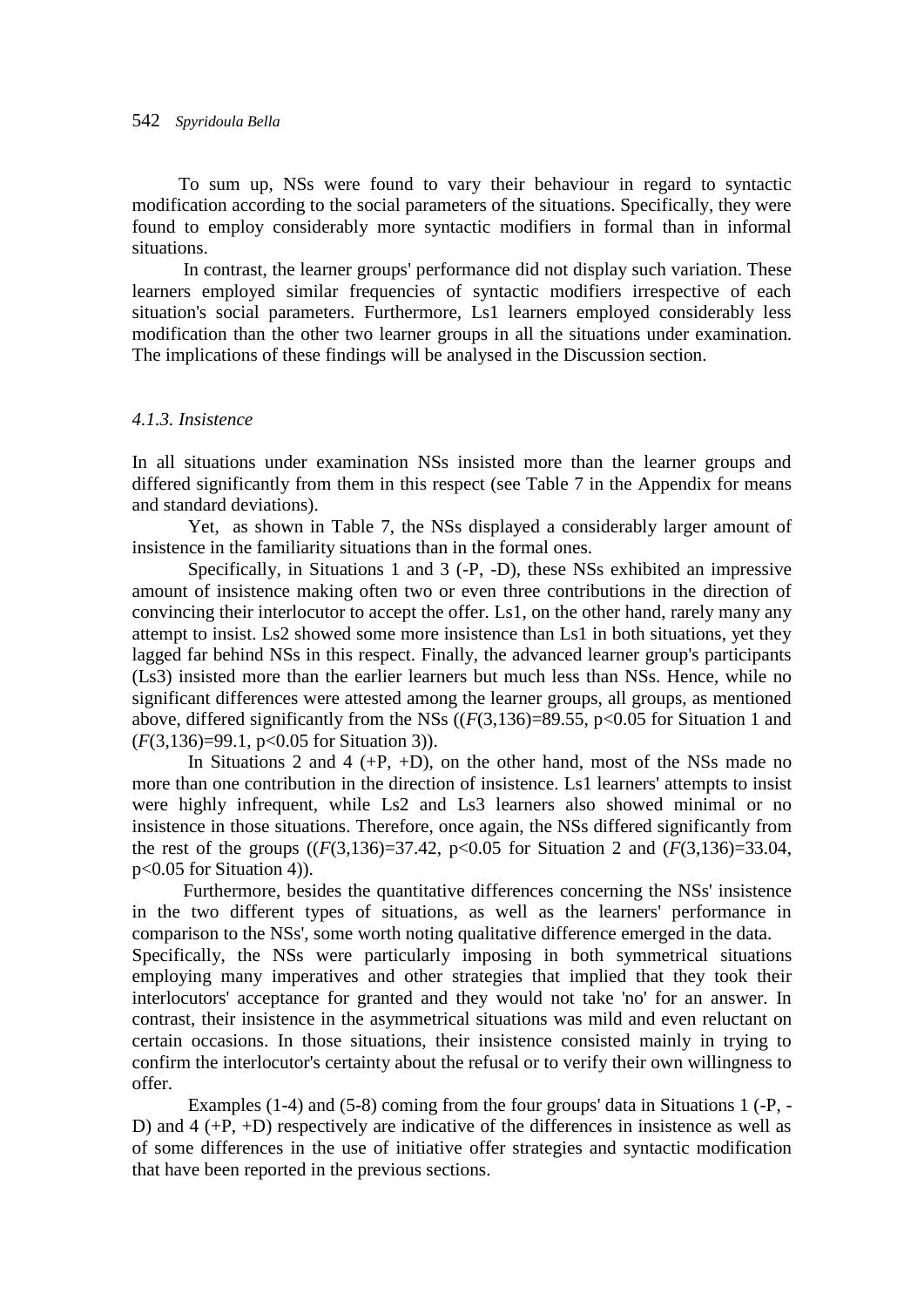Situation 1

(1) NSs

Α: Μην ανησυχείς! Θα σου τα δείξω εγώ. Το έχω περάσει πρόσφατα, τα θυμάμαι.

Don't worry! I will explain them to you. I have passed it recently, I remember everything.

Β: Ναι καλά, λες και δεν έχεις δικό σου διάβασμα. Θα το παλέψω μόνη μου, μη σε απασχολεί.

Yeah, right, as if you didn't have your own studying to do. I'll manage on my own, don't worry.

Α: Γιατί, ρε παιδί μου; Αφού μπορώ! Δεν είναι τίποτα αυτό, δυο τρεις ωρίτσες να σου δείξω μερικά πράγματα. But why, pal? I can help! It's nothing, just a couple of hours to show you some

things.

- Β: Δεν είναι μόνο δυο τρεις. Δεν έχω ιδέα. Μπορεί να πάω να κάνω κανένα ιδιαίτερο. It's not just a couple of hours. I am clueless. I may take some private lessons.
- Α: Καλά, βλακείες. Έλα στο σπίτι αύριο το πρωί να τα δούμε μαζί. Θα πιούμε καφέ και θα σε κάνω ξεφτέρι.

That's rubbish! Come home tomorrow morning and we will look into them together. We will have coffee and I will make you an expert.

- Β: Δεν χρειάζεται [θα] It's not necessary [I will]
- Α: [Σε] περιμένω αύριο. [I'll] be waiting for you tomorrow.

- A: Μπορώ να βοηθάω εγώ. Είναι εύκολο. I can help. It's easy.
- Β: Όχι μωρέ, δεν χρειάζεται. Θα τα καταφέρω. Nah, it's not necessary. I'll manage.
- Α: Εντάξει. All right.

- A: Θέλεις να σου βοηθήσω; Γιατί πέρασα το μάθημα. Do you want me to help you. I have passed it.
- Β: Δεν χρειάζεται, θα προσπαθήσω να διαβάσω μόνη μου. No need, I will try to study on my own.
- Α: Θα μπορείς όμως; Will you be able to, though?
- Β: Ναι, ναι μην ανησυχείς, θα τα καταφέρω. Yes, don't worry, I will manage.
- (4) Ls3
- A: Θα ήθελα να σε βοηθήσω εγώ, αν χρειάζεσαι. I would like to help you, if you need.
- Β: Όχι μωρέ, εσύ τα πέρασες. Θα τα καταφέρω μόνη μου.

<sup>(2)</sup> Ls1

<sup>(3)</sup> Ls2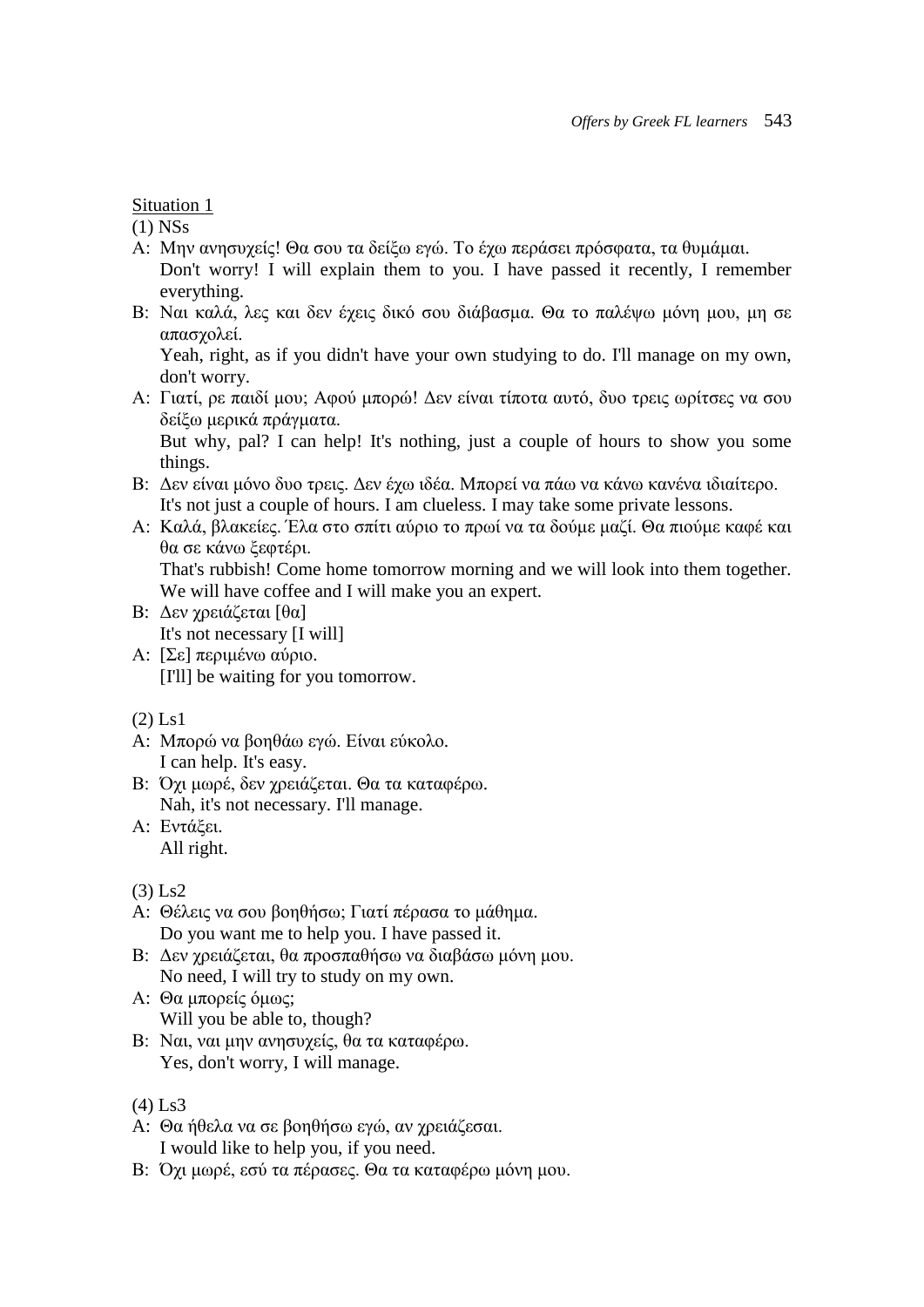Nah, you have passed all these. I will manage on my own.

- Α: Δεν είναι πρόβλημα για μένα.
- It's not a problem. Β: Το ξέρω, ευχαριστώ. Θα διαβάσω μόνη μου και βλέπουμε. I know, thank you. I'll study on my own and we'll see.
- Α: Καλή επιτυχία! Good luck!

In example (1), the NS states her initial offer by the highly impositive State future act of speaker strategy (*θα σου τα δείξω εγώ* 'I will explain them to you'). She proceeds to make two more attempts to convince her addressee to accept the offer. Although the exact realisation of reoffers is beyond the focus of this study, it is worth noting that she not only resorts to an imperative in her pre-final contribution (*έλα αύριο στο σπίτι* 'come home tomorrow), but she also wraps up the conversation by actually making the decision for the addressee (*σε περιμένω αύριο* 'I'll be waiting for you tomorrow'). The Ls1 learner in (2), on the other hand, states his initiative offer by means of the State ability strategy and makes no effort to insist, whereas the Ls2 learner in (3) after making her offer by means of the typical for this group Question desire strategy, makes one contribution of insistence (*θα μπορείς όμως;* 'will you be able to though'?). Yet, this particular contribution, as well as some others that emerge in this group's data, could be considered rather inappropriate, since they can be perceived as disputing the addressee's ability to cope, on the one hand, and as an attempt on the part of the offerer to get off the hook rather than a genuine reoffer, on the other. The Ls3 learner in (4), finally, states her offer via the State willingness strategy and makes one attempt to convince her interlocutor to accept it (*δεν είναι πρόβλημα για μένα* 'it's not a problem'). It is worth noting that this learner modifies his offer syntactically by means of the Conditional (*θα ήθελα να σε βοηθήσω* 'I would like to help you') as well as a Conditional clause (*αν χρειάζεσαι* 'if you need') exhibiting thus the typical tendency of the more advanced learner groups to employ high a lot of syntactic modifiers even in familiarity situations.

### Situation 4

- (5) NSs
- Α: Να σας πάμε εμείς; Έχω αυτοκίνητο και είμαστε κοντά, αν δεν κάνω λάθος. Shall we give you a lift? I have a car and, if I am not mistaken, you live close to my house.
- Β: Ευχαριστώ, παιδιά, αλλά λέω να περπατήσω λίγο. Καλό θα μου κάνει. Thank you, but I was thinking of walking a bit. It will be good for me.
- Α: Σίγουρα; Δεν θέλω να σας πιέσω, αλλά δεν είναι πρόβλημα. Are you sure? I don't mean to push, but it's not a problem at all.
- Β: Σίγουρα, σίγουρα. Είναι πολύ κοντά έτσι κι αλλιώς. Σας ευχαριστώ όμως. Yes, yes positive. It is a very short distance after all. But thanks anyway.
- Α: Τίποτα. Να είστε καλά! Not at all! Be well!

## (6) Ls1

A: Θα ήθελα να σας πάω με το αυτοκίνητο. Ξέρω δεν έχετε αυτοκίνητο. I would like to give you a lift. I know you don't have a car.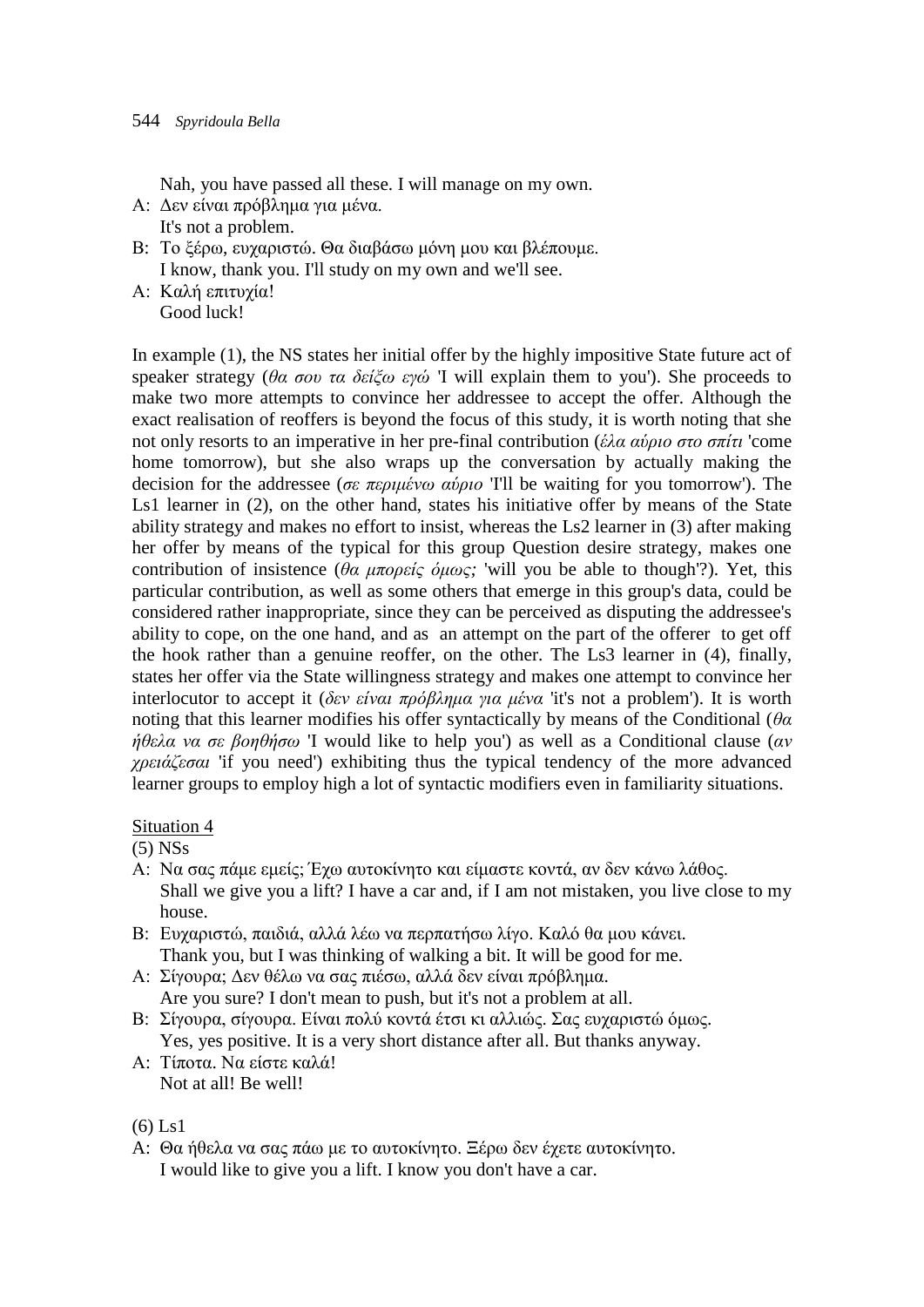- Β: Όχι, ευχαριστώ, δεν χρειάζεται. Θα πάω με τα πόδια. Μένω πολύ κοντά. No, thank you, it is not necessary. I'll walk. I live near here.
- Α: Εντάξει. Καληνύχτα σας. All right. Good night.
- Β: Καληνύχτα! Goodnight!
- (7) Ls2
- A: Θα μπορούσαμε να σας πάρουμε με το αυτοκίνητό μου; Ξέρω ότι μένετε κοντά μου. Could we give you a lift? I know your place is close to mine.

Β: Ευχαριστώ πολύ, αλλά έλεγα να περπατήσω λίγο. Το προτιμώ όταν έχει καλό καιρό.

Thanks a lot, but I was thinking of walking. I prefer it when the weather is nice.

- Α: Όπως θέλετε. Ευχαριστώ για τη συζήτηση. As you wish. Thanks for talking with me.
- Β: Εγώ ευχαριστώ. Καλό βράδυ! [I] thank you. Have a nice evening!

(8) Ls3

- Α: Θα θέλατε να σας πάμε στο σπίτι σας; Έχουμε το αυτοκίνητό μου κάτω. Would you like use to give you a lift? My car is just outside.
- Β: Δεν χρειάζεται. Προτιμώ να περπατήσω. Μην σας βάζω και σας σε κόπο. It's not necessary. I'd rather walk. And I don't want to trouble you.
- Α: Δεν είναι καθόλου πρόβλημα, αν θέλετε. It's not a problem at all, if you want.
- Β: Το ξέρω, ευχαριστώ. Θα περπατήσω. I know, thank you. I will walk.
- Α: Εντάξει. Αντίο σας. Allright. Goodbye.

As shown in (4), the NS makes his offer for a ride by means of the Question future act of speaker strategy employing the Subjunctive (να σας πάμε εμείς; '[give<sub>subi</sub> you a lift?] shall we give you a lift?'. As already mentioned, this strategy was attested almost exclusively in the NSs' data. After the interlocutor's refusal, this NSs makes one contribution of mild insistence questioning his interlocutor's certainty about the refusal (*σίγουρα;* 'are you sure?'). Moreover, he proceeds to state explicitly that he does not want to press his interlocutor to accept the offer.

The Ls1 learner in (5), on the other hand, issues his initial offer employing the State willingness strategy, which is in this case modified by a Conditional (*θα ήθελα να σας πάω με το αυτοκίνητο* 'I would like to give you a lift'). A Conditional is also used in the Ls2 learner's initial offer in (7), who, however, employs the Question ability strategy to make her offer to the Professor. Yet, similarly to the Ls1 learner in (6), no insistence is attested in this learner's data. Finally, the Ls3 learner in (8) having issued her offer by means of the Question desire strategy modified by the Conditional, makes one attempt to insist after the Professor's refusal. Yet, this attempt (δεν είναι καθόλου πρόβλημα, αν θέλετε 'it's not a problem if you want to') is rather weak, especially after the Professor's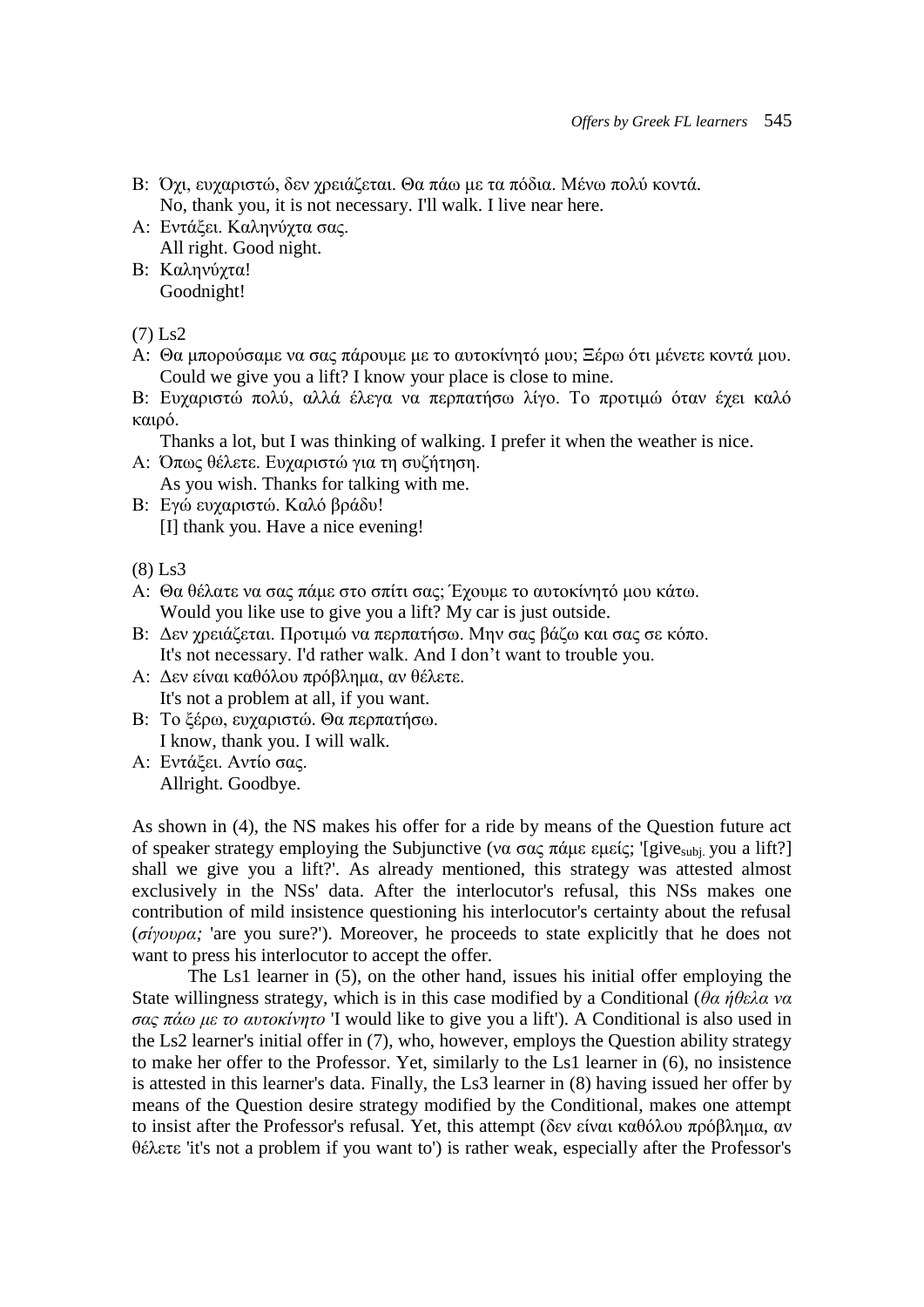statement (*μη σας βάζω κι εσάς σε κόπο* 'and I don't want to trouble you'), which could indicate a degree of willingness on her part to accept the offer after all.

### **4.2.** *Verbal reports*

The retrospective reports of the participants were analysed according to the subjects' responses to the interview questions with respect to the following parameters: a) the learners' focus of attention during the refusal interaction (cognition), b) the goals that the learners' tried to accomplish by means of their performance (intentions), c) the learners' perceptions as to the degree of difficulty they faced and the appropriateness of their own answers (evaluation).

### *4.2.1. Cognition: Learners' focus of attention*

The basic prompt for the elicitation of the cognitive information that learners attended to during the interaction was the question "What were you paying attention to when you offered in this situation?"

The NSs stated that social parameters was their main concern in all situations (94%). They pointed out that they felt that offers towards a friend "could not be the same as offers towards a superior" (NS#11). Therefore, those NSs claimed that their focus of attention was on "using the appropriate language according to their interlocutor" (NS#3).

The majority of Ls1 learners (89%) stated that they focused on grammar and vocabulary, as well as making sure that their interlocutors understood that they tried to offer something to them. The following comments coming from this group's data are characteristic:

### (1) Ls1#2 on S2

I had to struggle to find the right words. How do you speak to your boss in Greek?

### (2) Ls1#16

I was preoccupied with forming correct sentences and at the same time make the other person understand I was trying to be helpful.

Although Ls2 learners also stated that they had to pay a lot of attention to grammar and vocabulary, they emphasised that they understood they had to adjust their offering style to the social parameters of the different situations. Yet, they seemed to be more concerned about asymmetrical than symmetrical situations, as indicated by the following comments on situations (2) and (4):

#### (3) Ls2#6 on situations 2 and 4

I had to choose the proper grammar carefully. But I felt I needed more grammar for those (pointing to situations 2 and 4), because it is different with a person you don't know well. It must be different with your boss and your Professor.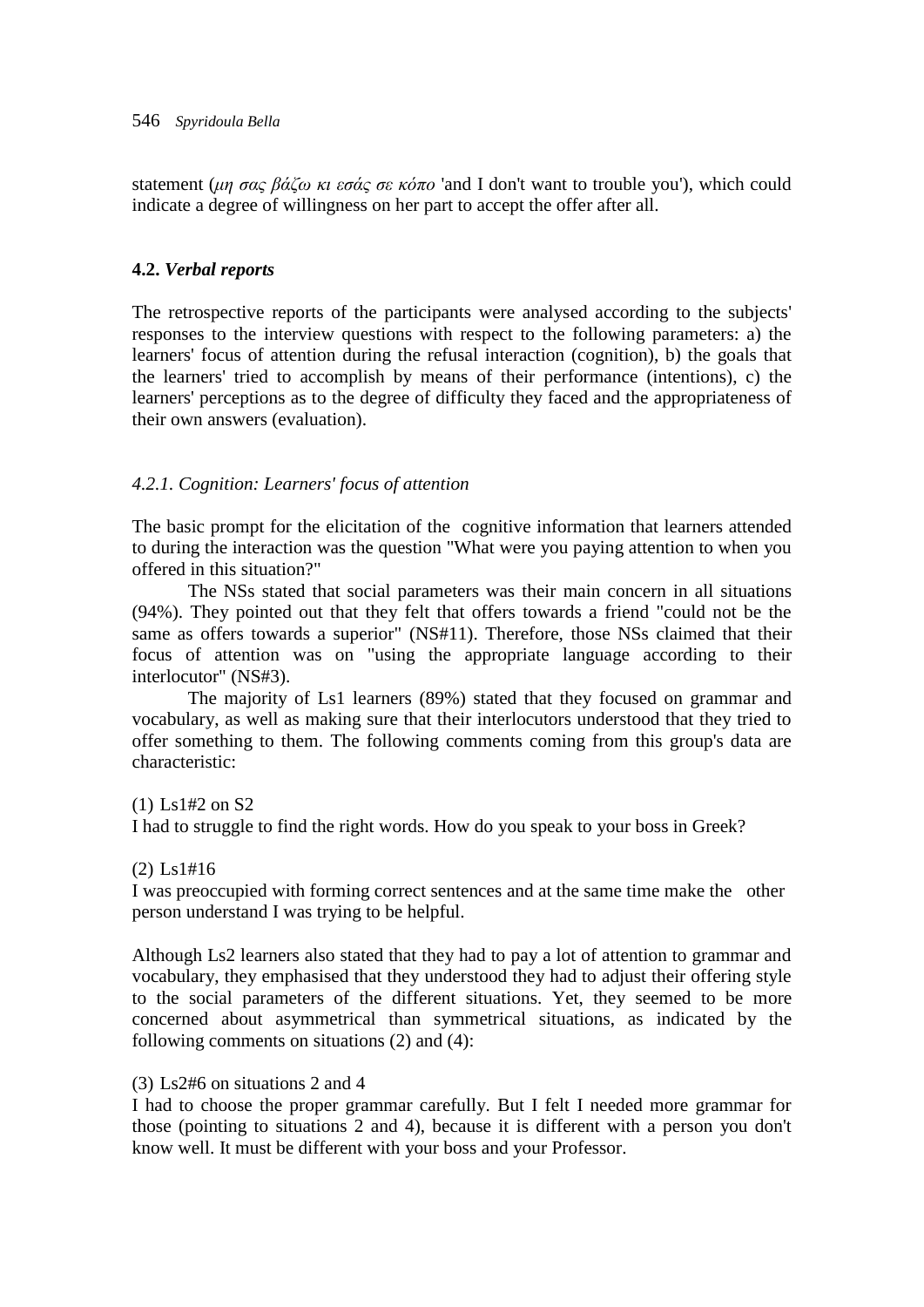Ls3 learners, finally, did not make any mention of special attention to grammar (79%). Most of them stated that their main focus of attention was on what was offered in each situation, as well as on social roles.

### *4.2.2. Intentions: Learners' goals*

In exploring the learners' intentions the main prompt was the question "What were you trying to achieve by saying what you said?"

All NSs agreed that they mainly tried to convince their interlocutor that their offer was genuine and that they were committed to it. They pointed out that this was of utmost importance in Situations 1 and 3 "because these people are supposed to be my friends and, therefore, I really mean to do these things for them" (NS#14).

For Ls1 learners finding the right language to express their offers and make clear that they were offering appeared to be the major concern (94%). The following comment coming from their interviews is characteristic:

#### (4) Ls1#9 on all offer situations

I felt I lacked a lot of vocabulary to do this right. I said 'I can do it' in most of them, but I have no idea if my meaning got across. Would a Greek person understand I was trying to help? I have no idea.

In their majority, Ls2 (80%) and Ls3 (89%) learners said that their main intention was to 'be polite', especially in S2 and S4. Examples of their responses are the following:

#### (5) Ls2#3 on situation 2

I wanted to offer without offending my boss. I didn't want to sound superior or arrogant or anything like that. I tried to be as polite as possible.

#### (6) Ls3#5 on situations 2 and 4

I tried to show the other person I was trying to help. I opted for asking politely if my help was needed.

Regarding S1 and S3, Ls2 and Ls3 learners also mentioned trying 'to be polite', but a large percentage, especially of Ls3 learners (67%), mentioned that they also tried to sound as 'friendly' as possible. The following comment is indicative of this attitude:

### (7) Ls3#14 on situations 1 and 3

(pointing to situations 2 and 4) I knew I had to sound more friendly in those, more ready to help. I don't know if I succeeded. It was kind of difficult.

### *4.2.3. Evaluation: Degree of difficulty and appropriateness*

The questions employed as prompts to elicit the learners' perceptions on the difficulty of the task at hand and the appropriateness of their responses were: "How difficult did you find it to answer?", "Are you satisfied with your answers?" and "Are you satisfied with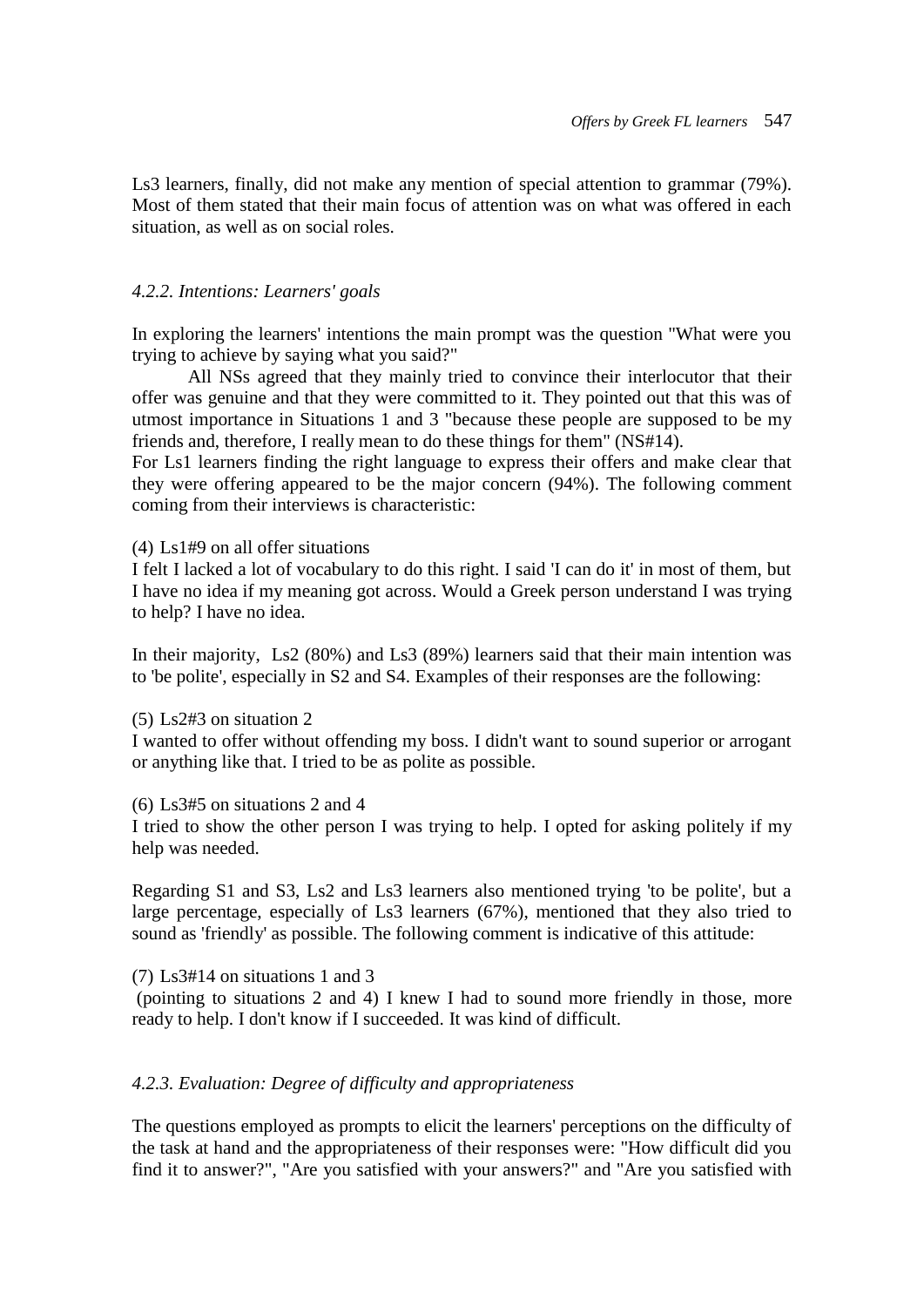how much you insisted?". The participants' answers to those particular questions were the ones that provided the most valuable insights for the interpretation of the data.

Ls1, in their majority, stated that they had many difficulties in realising their offers. They felt that they did not posses all the language that they could use and also found that their offers might have sounded rude or 'abrupt'. Moreover, they stated that they were not sure if what they said actually 'counted as offering' in Greek.

In contrast, both Ls2 and Ls3 reported that they found it easier to realise offers than other speech acts in the questionnaire. They stated that they were pretty happy with their answers and found that they "probably did not make many mistakes". Yet, a small percentage of Ls3 learners (27%) expressed some concerns about the appropriateness of the language they used in each of the situations. These concerns are reflected in the following comments:

(8) Ls3#10 comparing situations 1 and 2

This one is kind of different from that one. I used the same language in both. I don't know if this was correct. But I didn't know what else to do.

(9) Ls3#3 on situation 3

You see I asked if I could help. Maybe I should tell him (the friend) that I would help without asking. But I am not sure if this is polite in Greek.

With respect to insistence, Ls2 stated that they probably had to insist more in all situations, but they did not know: a) how to do it politely and b) if that would be appropriate in Greek. Yet, they made clear that they were "too busy trying to speak correct Greek" and, therefore, they did not give much thought to insistence in any of the situations. Ls3, on the other hand, pointed out that insistence had been a problem for them in all situations and especially in S2 and S4. They reported that they did not really know what is done under these circumstances in Greek. Many of them admitted to have avoided insisting out of fear that insistence would be inappropriate towards a superior in that context.

Finally, NSs reported that they could not possibly insist more in S2 and S4, since that would sound "too pressing " or even "subservient" to a superior. However, they stated that both S1 and S3 could afford a lot of insistence, since it was important that their friends understood they were really willing to help them.

### **5. Discussion**

This section discusses the results of the study according to the research questions posed in Section 2 and involved the differences observed among the different groups in initiative offer strategy selection, syntactic modification and insistence as well the developmental patterns observed in the learners' data. The discussion involves grouplevel analyses and takes into consideration the participants' verbal reports.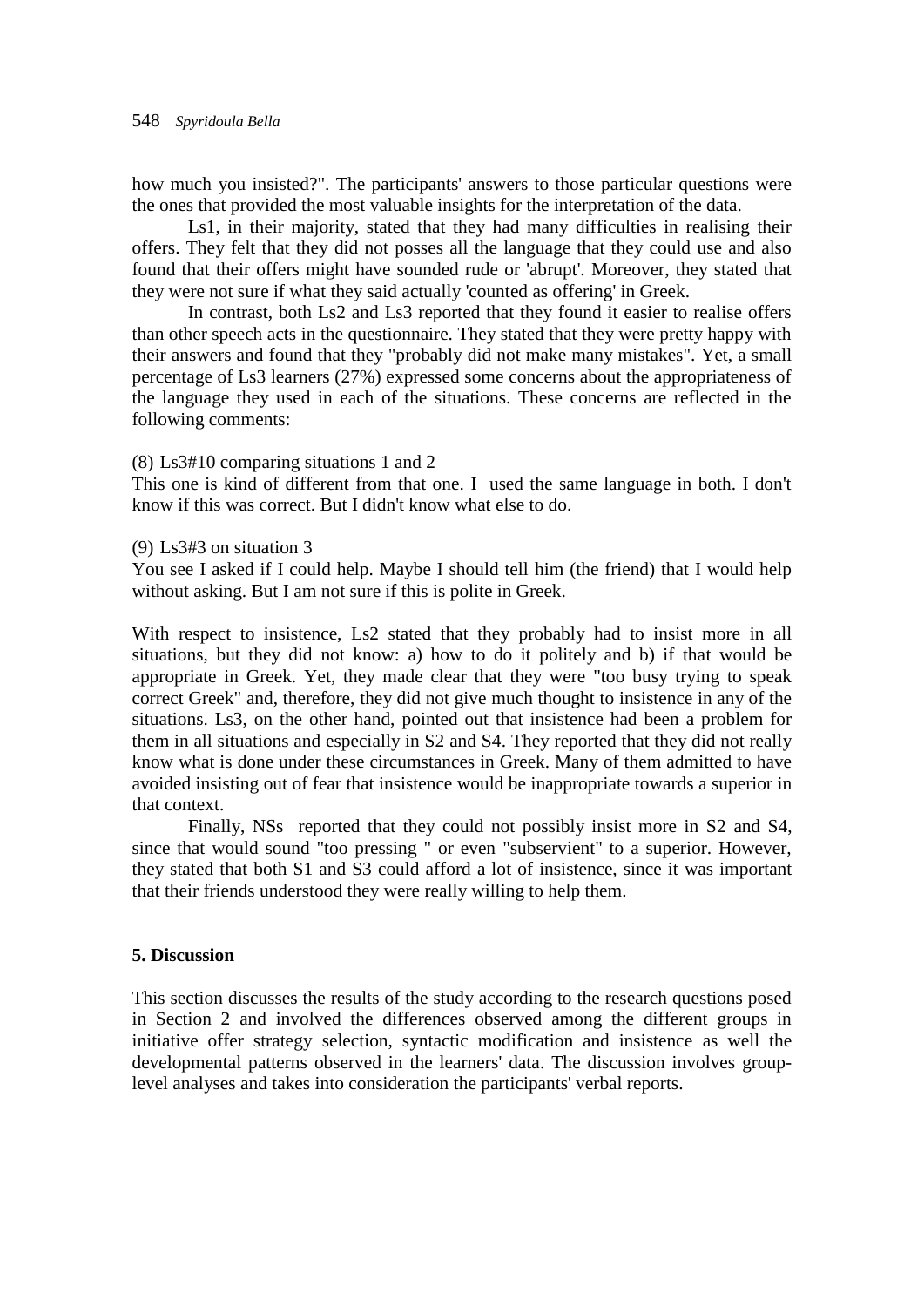#### **5.1.** *Initiative offer strategies*

As was shown in Section 4, the NSs realised their initial offers mainly by means of IMPs in the two symmetrical situations (S1 and S3), whereas they preferred CI strategies in the two asymmetrical ones (S2 and S4). This behaviour indicates that it is not the nature of the offer (offer for help or hospitable offer), but the social parameters of the situation that mainly influence these NSs' performance as regards initial offer strategy selection. This finding is also reinforced by the NSs' verbal reports.

In terms of the two symmetrical situations, it appears that, when offering either help or hospitality to a friend, the NSs of this sample did not seem to feel that they had to question their addressee's desires. Instead they assumed to know them and, thus, they employed strategies that emphasised this common ground between themselves and the addressee. This finding is, therefore, in accord with Sifianou's (1992a) observations on Greek offers reported in section 2.1. It is characteristic that certain IMPs, like the Imperative and the State future act of hearer strategy, were attested exclusively in the two symmetrical situations in the NSs' data. Belonging to the highest level of the imposition continuum these strategies were considered appropriate for those familiarity situations. Therefore, the behaviour of the NSs in situations 1 and 3 is a typical manifestation of the well-documented Greek positive politeness orientation (see e.g. Sifianou 1992b; Pavlidou 1994; Antonopoulou & Sifianou 2003; Bella 2009) indicating the importance attached to interdependence and solidarity (see Sifianou 1992a: 63). It appears then that negative face considerations are not an issue for Greeks in these situations and that the speakers' main aim is the enhancement of the addressee's positive face by means of stressing the speaker's commitment to the offer.

In the two asymmetrical situations (S2 and S4), on the other hand, the NSs appeared more inclined to emphasise the conditional nature of their offers by employing significantly more CIs than IMPs. This was probably due to the social nature of those situations which involved both distance and hierarchy that made it hard for these speakers to assume any kind of common ground between themselves and a hierarchically superior and unfamiliar addressee. This attitude is reflected in the NSs' verbal reports and highlighted by the finding that the State ability was their most frequent strategy in S2 and the second most frequent in S4. It appears that in these asymmetrical situations the NSs of this study opted for the most indirect of indirect strategies, one that comes closer to a hint than a question.

As regards the Ls1 learners' performance in the symmetrical situations, it could be claimed that they approximated NSs more closely than any other learner group, since they employed higher frequencies of IMPs than the more advanced groups. Yet, this would be a false impression, since Ls1 learners exhibited rather high frequencies of IMPs in the asymmetrical situations as well, i.e. in those situations in which NSs showed a marked preference towards CI strategies. Moreover, if one looks closely into the use of IMP substrategies by Ls1 and compare them to the ones employed by NSs important differences emerge. Specifically, in both symmetrical situations these early learners exhibited considerable frequencies of two IMP strategies that do not appear at all in the NSs' data: State willingness and State ability. Indeed, a construction of the type (*θέλω να σε βοηθήσω* 'I want to help you') would sound rather awkward in the context of an offer in Greek, since it appears to highlight the offerer's rather than the addressee's needs. The State ability strategy, on the other hand, emerges mainly in the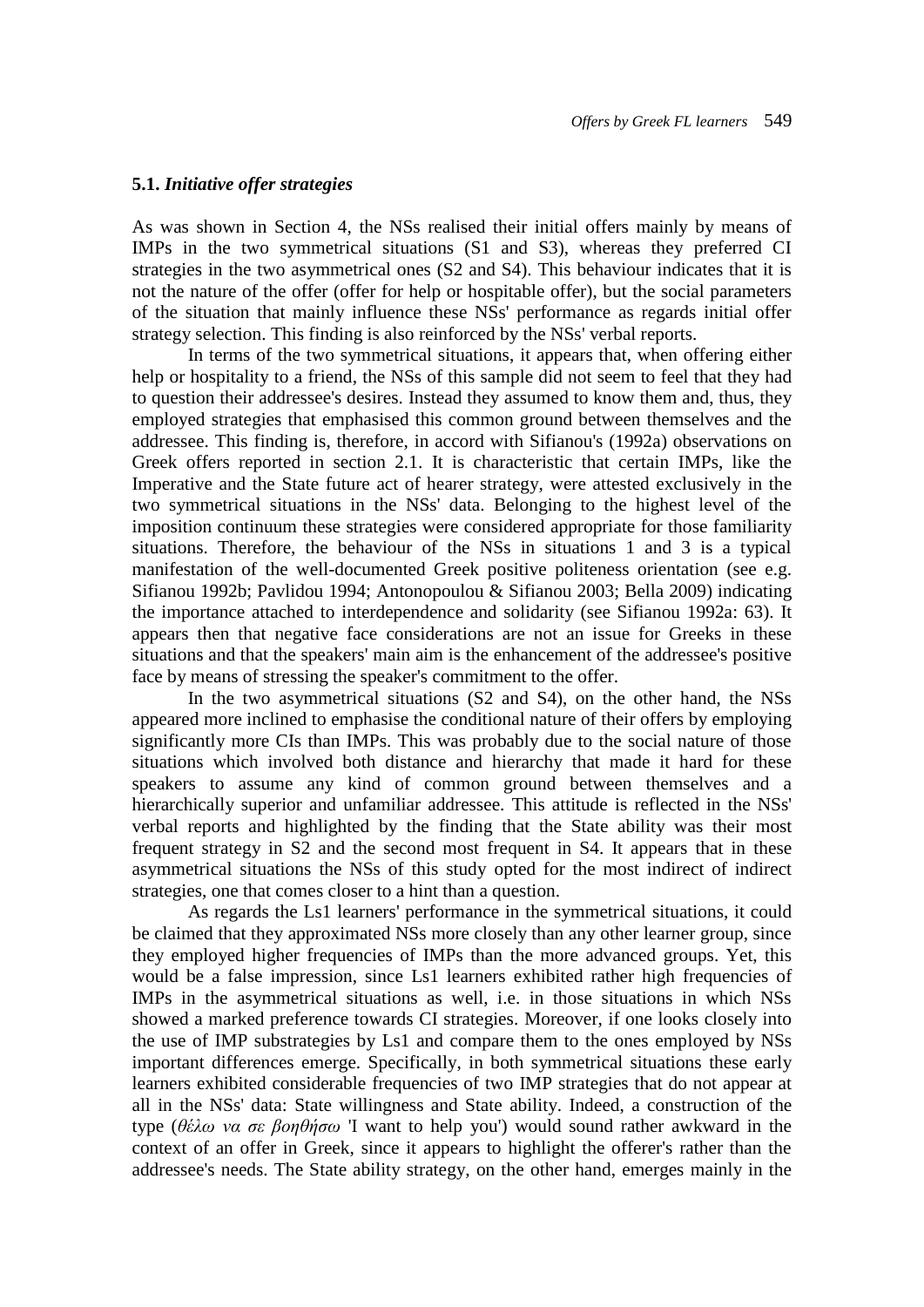$\overline{a}$ 

asymmetrical situations in the NSs' data, i.e. in those situations in which NSs opted for conventional indirectness as a rule and, therefore, it is subject to situational variation.

Hence, I suggest that the use of these particular strategies by Ls1 in the symmetrical situations does not aim to strategically highlight commitment and solidarity. Rather, consisting in simple declarative utterances that are not grammatically demanding they reflect the limited syntactic means that these early learners have at their disposal for expressing their offers. This view is reinforced by the fact that these strategies seem to be relinquished by the learners as proficiency increases giving their place to conventional indirectness. Therefore, the findings of this study suggest that the use of such grammatically simple expressions by early learners does not reflect a strategic tendency towards directness, but a developmental stage that poses restrictions to those learners' sociopragmatic competence.<sup>4</sup> Ls1 learners' verbal reports confirmed this conclusion.

A similar claim can be made in relation to the NCI strategies (hints), which, as shown in the Results section, appeared exclusively in the Ls1 data and were found to decline with proficiency. This finding is in line with previous research findings on the development of requests (Bella 2012; Hassall 2003; Trosborg 1995) and suggests that these early NCI offers are not employed strategically to serve indirectness, but probably have a compensatory function aiming at balancing these learners' lack of proper pragmalinguistic means (cf. Trosborg 1995: 228-233).

As already mentioned, the fact that Ls1 learners employed similar strategies in both the symmetrical and the asymmetrical situations reflects limited pragmalinguistic and sociopragmatic competence on their part and renders their performance deviant from both NSs and the rest of the learner groups in all the situations under examination.

Unlike NSs and Ls1, Ls2 and Ls3 learners were found to strongly favour CI strategies and employ impressively few IMPs in all situations. Therefore, no situational variation was attested in those groups' data. This preference for CIs can be interpreted as a manifestation of the general tendency of more advanced learners to employ indirectness as proficiency increases and learners manage to acquire linguistic means, like interrogative constructions, which allow them to be conventionally indirect (see e.g. Bella 2012, 2014; Félix-Brasdefer 2007; Hassall 2003). It appears that these speakers are eager to use more complex grammatical forms and at the same time take advantage of those forms' more obvious politeness effect. This type of development can be beneficial in the case of other speech acts, like requests and refusals, since it can bring the learners closer to the NS norm (see Bella 2012, 2014). Yet, in the case of offers and of the particular situations under examination, it renders their performance significantly divergent from the NS norm.

Moreover, although the more advanced learners employed more complex grammatical means that indicate grammatical and pragmalinguistic development, such as the Question need strategy that involves the use of the verb *χρειάζομαι* ('to need'), strategies like Question future act of speaker were completely absent from their data. This finding can be attributed to the use of the Subjunctive by means of which the Question future act of speaker strategy is manifested in the data and will be discussed in the following subsection. Yet, with the possible exception of this strategy it cannot be claimed that limited pragmalinguistic competence restricts these learners'

<sup>&</sup>lt;sup>4</sup> For similar findings in relation to the development of other speech acts, see Takahashi & Beebe 1987; Félix-Brasdefer 2007; Bella 2012, 2014).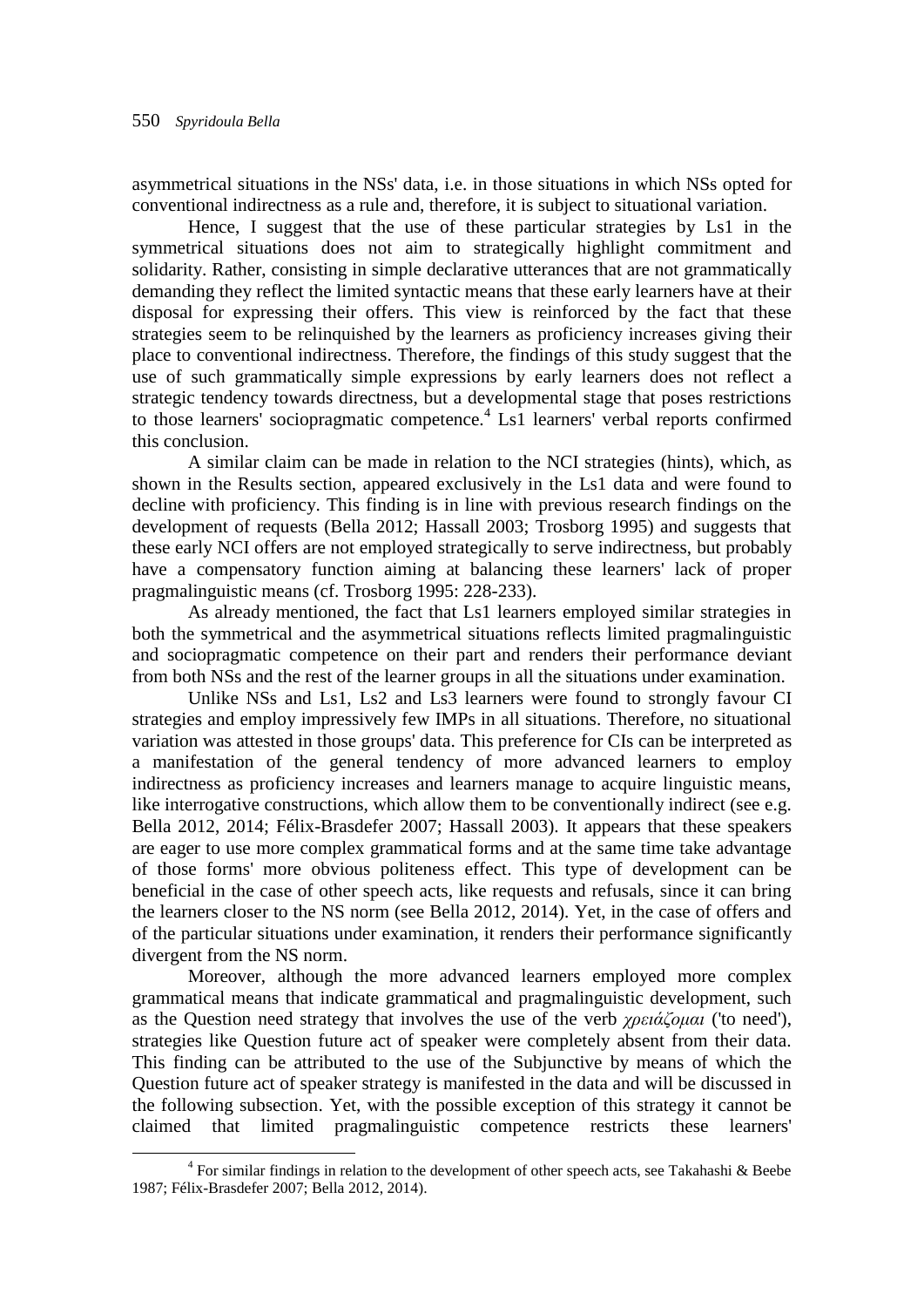sociopragmatic competence as is the case in other speech acts, like requests and refusals (Bella 2012, 2014).

The developmental pattern that the learners of this study exhibit suggests that they indeed have acquired almost all the pragmalinguistic means to perform their initial offers in a native-like manner in these particular situations. What they lack, is the sociopragmatic knowledge that would allow them to make informed pragmalinguistic choices appropriate for each particular situation. Therefore, it is suggested here that it is lack of adequate and appropriate pragmatic input that causes these intermediate and advanced learners' divergence from the NS norm. It appears that lack of such input deprives those learners of the potential to express the solidarity and commitment characterizing the NSs' performance in familiarity situations.

#### **5.2.** *Syntactic modification*

As shown in the Results section, the NSs were found to employ considerably more syntactic modifiers in the asymmetrical situations, than in the symmetrical ones. These increased frequencies of syntactic modifiers were mainly due to the extensive use of interrogatives via which the CI strategies they employed in the asymmetrical situations were manifested. Therefore, for these speakers the use of syntactic modifiers was subject to situational variation and was strongly connected with their preferences in initiative offer strategy use. As already mentioned, hierarchy and distance appeared to be factors that led these NSs to more tentativeness in the expression of their offers.

Ls2 and Ls3 learners, on the other hand, did not exhibit such variation. They were found to employ considerably higher frequencies of syntactic modification than the NSs in all situations, irrespective of social parameters. The fact that lower intermediate learners exhibited significantly lower frequencies of syntactic modification means than the other learner groups in all situations indicates that proficiency brings with it significant development of grammatical and pragmalinguistic means.

As already mentioned, the two more advanced learner groups (Ls2 and Ls3) expressed their offers via CI strategies in all situations. This led to increased frequencies of the Interrogative in their data. Moreover, unlike the NSs, these learners exhibited impressively high frequencies of the Conditional in all situations. Specifically, Ls1 and Ls2 learners were found to use the Conditional with various initiative offer strategies, like State willingness (*θα ήθελα να (σας) βοηθήσω* 'I would [lit. want] like to help (you)'), Question desire (*θα θέλατε να (σας) βοηθήσω;* 'would you [lit. want] like me to help (you)?' ), Question ability (*θα μπορούσα να (σας) βοηθήσω;*'could I help (you)') and less frequently with the State ability (*θα μπορούσα να (σας) βοηθήσω* 'I could I help (you)') in both symmetrical and asymmetrical situations.

In contrast, the NSs employed this modifier considerably less frequently and only with the State ability strategy in the asymmetrical situations. For the rest of the strategies they opted for the present indicative (e.g. *θέλετε να σας πάμε;* 'do you want us to give you a lift?', *μπορώ να βοηθήσω*; 'can I help?'). This difference can receive different interpretations which are not mutually exclusive: First, it could be claimed that the learners tend to overgeneralise formulaic request expressions, like *θα ήθελα* ('I would like') and *θα μπορούσα…;* ('could I…?') which are marked for tentativeness and which have been found to be acquired rather early (see Bella 2012). It appears that these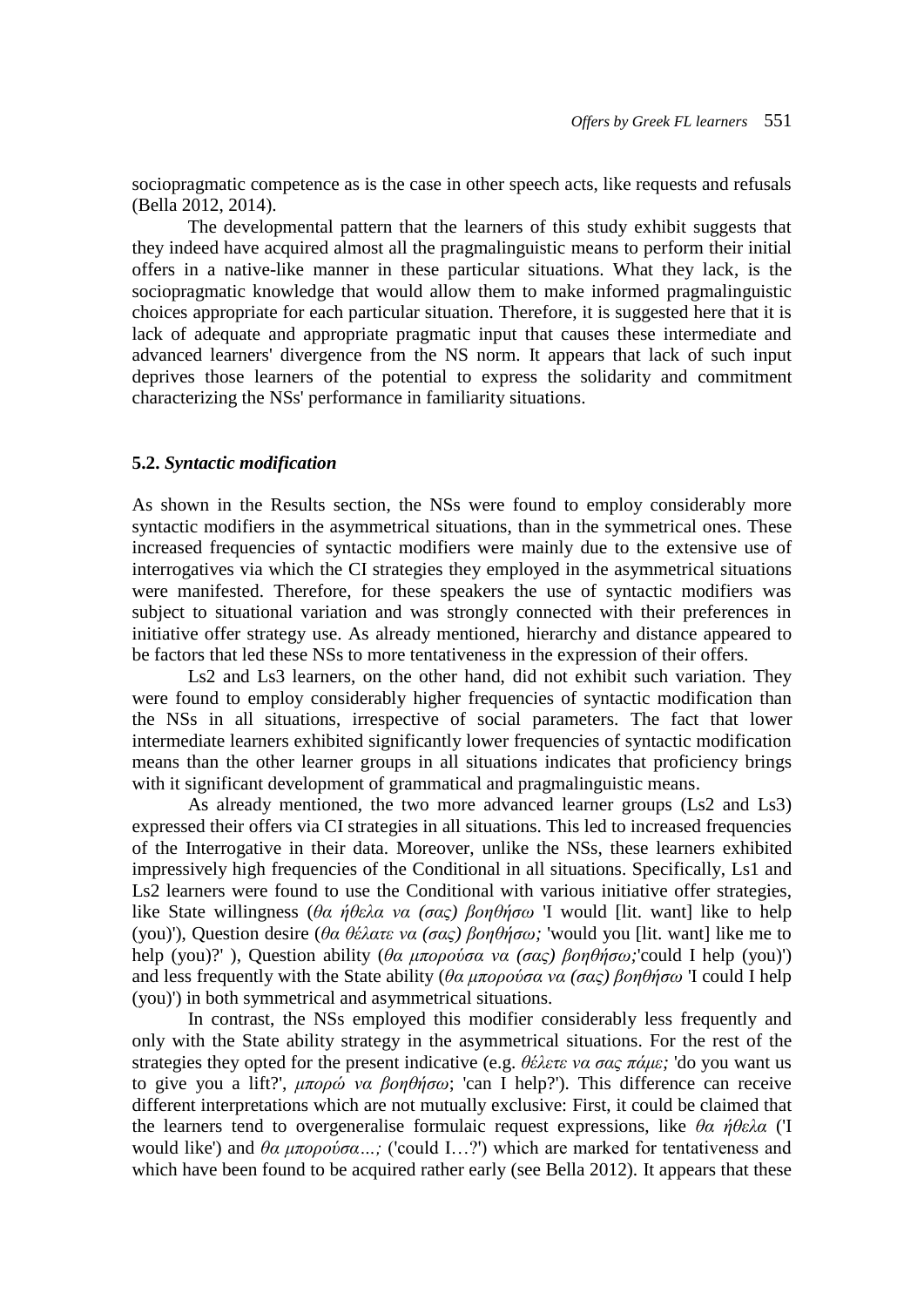learners employ the Conditional in order to fulfill their primary communicative goal which, according to their verbal reports, is to be polite. Second, the extensive use of the Conditional by intermediate and advanced learners could be attributed to the typical learners' eagerness to employ more complex grammatical means as the level of proficiency increases and learners manage to acquire this type of means (see also Bella 2012, 2014).

NSs, on the other hand, cared to emphasise the certainty of their willingness to commit to the offer. To this end, they opted for the present indicative. Hence, it could be suggested that the NSs' use of the present indicative, especially in the offers expressed by means of interrogatives, has a compensatory function in the sense that it creates some balance between the conditional and the commissive nature of those offers and allows these NSs to sound indirect in the asymmetrical situations and to express the typical for the Greek society positive politeness at the same time.

Yet, although the increased use of interrogatives and conditionals as well as the increased use of conditional clauses as proficiency increased indicates grammatical development, it did not lead to native-like pragmatic effects in the case of offers.

On the contrary, it caused intermediate and advanced learners to diverge from the NS norm as regards the use of syntactic modifiers, especially in the symmetrical situations, and created distancing effects that bring them close to pragmatic failure.

Finally, the Subjunctive by means of which the Question future act of speaker strategy was realised in the data was found to be the only type of syntactic modifiers which was used considerably more frequently by the NSs than by the learners. The use of the subjunctive in interrogative constructions like the one realising the Question future act of speaker strategy is rather idiosyncratic in Greek. Although the subjunctive usually complements modal verbs like *θέλω* 'can' and *μπορώ* 'want', in interrogative constructions realising requests or offers the subjunctive can also be used without a modal. Both Pavlidou (1986) and Sifianou (1992b) acknowledge that there is an affinity between the use of the imperative and the use of the subjunctive in such constructions. Yet, according to Sifianou (1992b: 143), there is "an element of doubt and uncertainty sometimes implicit in subjunctives which is absent from imperatives". Furthermore, in her discussion on the use of the subjunctive in requests, Sifianou agrees with Pavlidou (1986) that "requests utilizing subjunctive constructions sound a little more formal than those with imperatives, but appear less formal than other constructions" (1992b: 143). I suggest that a similar claim can be made for the use of the subjunctive in offers. Yet, although the subjunctive is rather complex morphologically, it cannot be claimed that its absence from the more advanced learner groups' (Ls2 and Ls3) data is due to inadequate grammatical competence. On the contrary, these learners seem perfectly capable to use the subjunctive in constructions in which it complements modal verbs. Therefore, this finding can only be attributed to these learners' lack of adequate and appropriate sociopragmatic input which comes as a consequence of their foreign learner status. Being rather formulaic and employed in everyday conversations the Question future act of speaker (via the subjunctive) strategy is not the kind of construction that foreign language learners are likely to come across.

Therefore, it can be suggested, that in the case of syntactic modifiers, like in the case of initiative offer strategies, these learners' divergent performance should mainly be attributed to lack of adequate sociopragmatic knowledge.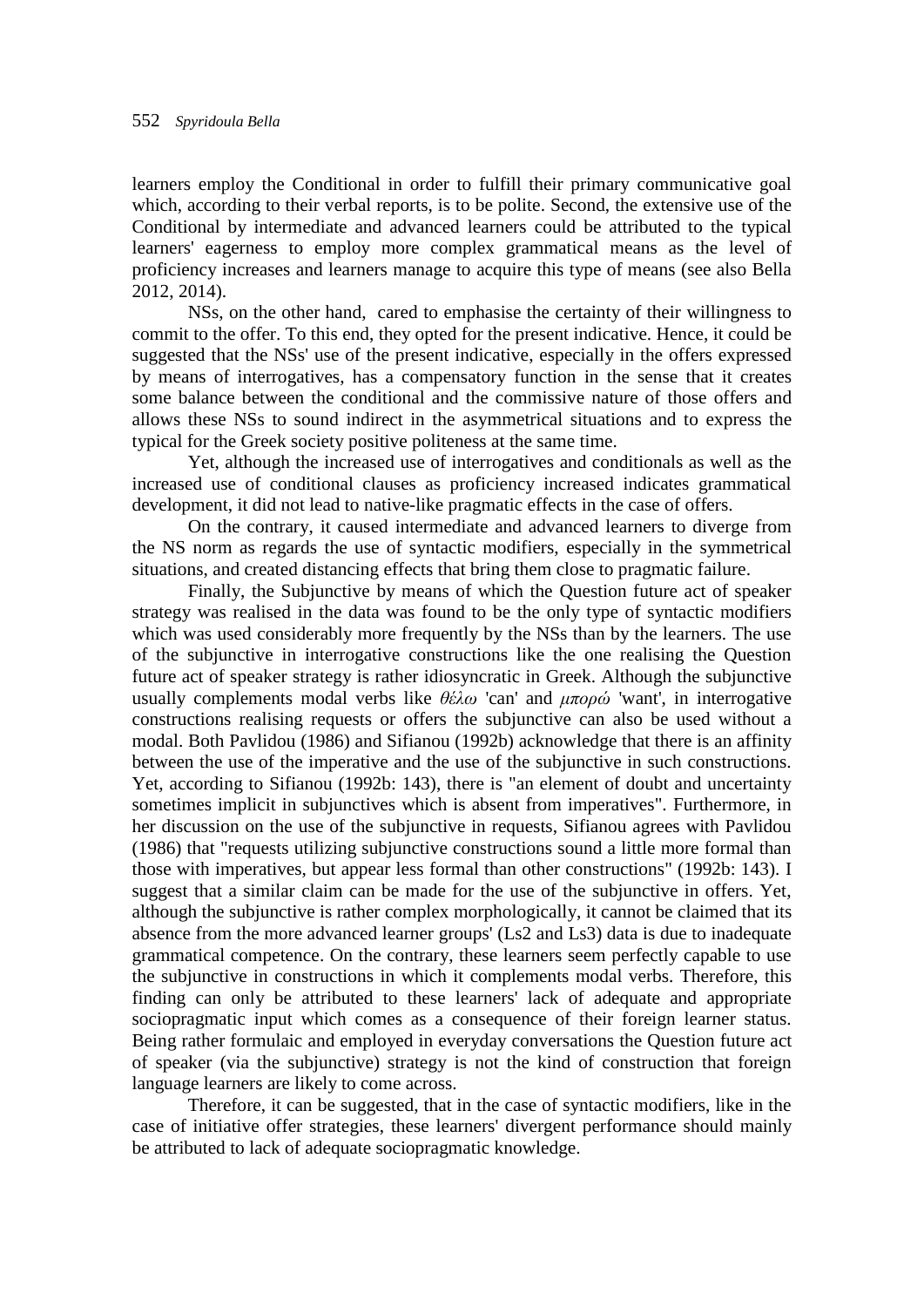### **5.3.** *Insistence*

As was shown in section 4, the NSs varied their behaviour in relation to insistence according to the social parameters of the situations. Although they showed some insistence in all situations, their insistence was markedly increased in the symmetrical ones. Specifically, these speakers made at least one, but rarely more than one, contribution in the direction of insistence in situations 2 and 4, whereas they displayed multiple contributions of insistence in situations 1 and 3. Moreover, their insistence was qualitatively stronger and more imposing in the two symmetrical situations, whereas it was mild and often reluctant in the asymmetrical ones. The participants' verbal reports were found to be particularly enlightening in regard to their behaviour concerning insistence. It turned out that Greek NSs consider it necessary to insist on offers, yet the degree of insistence they employ appears to be subject to the particular social parameters of each situation. They considered insisting more than they did inappropriate in situations 2 and 4, but deemed heavy insistence to be the optimal behaviour in situations 1 and 3, since they felt that they had to convince their friend for their commitment to the offer.

All learner groups, on the other hand, differed significantly than the NSs showing considerably less insistence in all the situations under examination.

Lower intermediate learners (Ls1) were found to demonstrate a marked lack of insistence in all situations. As suggested by their verbal reports, this finding can be attributed to insufficient grammatical and pragmalinguistic means and lack of adequate sociopragmatic knowledge.

In spite of the fact that Ls2 and Ls3 learners displayed more insistence than the Ls1 learners, the fact that the degree of their insistence was equally low in both symmetrical and asymmetrical situations indicates that, although their grammatical and pragmalinguistic means have developed allowing them to have more extensive interaction, there is no sociopragmatic awareness on their part as to the degree of insistence that would be appropriate for each particular situation.

Therefore, irrespective of their level of proficiency, the learners of this study were found to lag far behind NSs in respect to the degree of insistence they displayed in all situations, but especially in the symmetrical ones. Yet, this hardly comes as a surprise considering that insistence in the realisation of certain speech acts like invitations and offers is a culture-specific phenomenon. Being FL learners, the learners of this study do not have the opportunities to be exposed to adequate relevant input that would allow them to observe and notice patterns of insistence in different offer situations. Moreover, the input that they are mainly exposed to, i.e. teaching materials is characterised by a marked lack of concern for the adequate presentation of several speech acts including offers. A systematic study of 15 textbooks for teaching Greek as an L2 to beginner and intermediate learners produced between 2000 and 2015 showed that only a couple of offers emerge in the dialogues of the total of these textbooks. Moreover, the fact that none of those offers was refused in the context of those particular dialogues eliminated the learners' opportunities to study patterns of insistence to zero.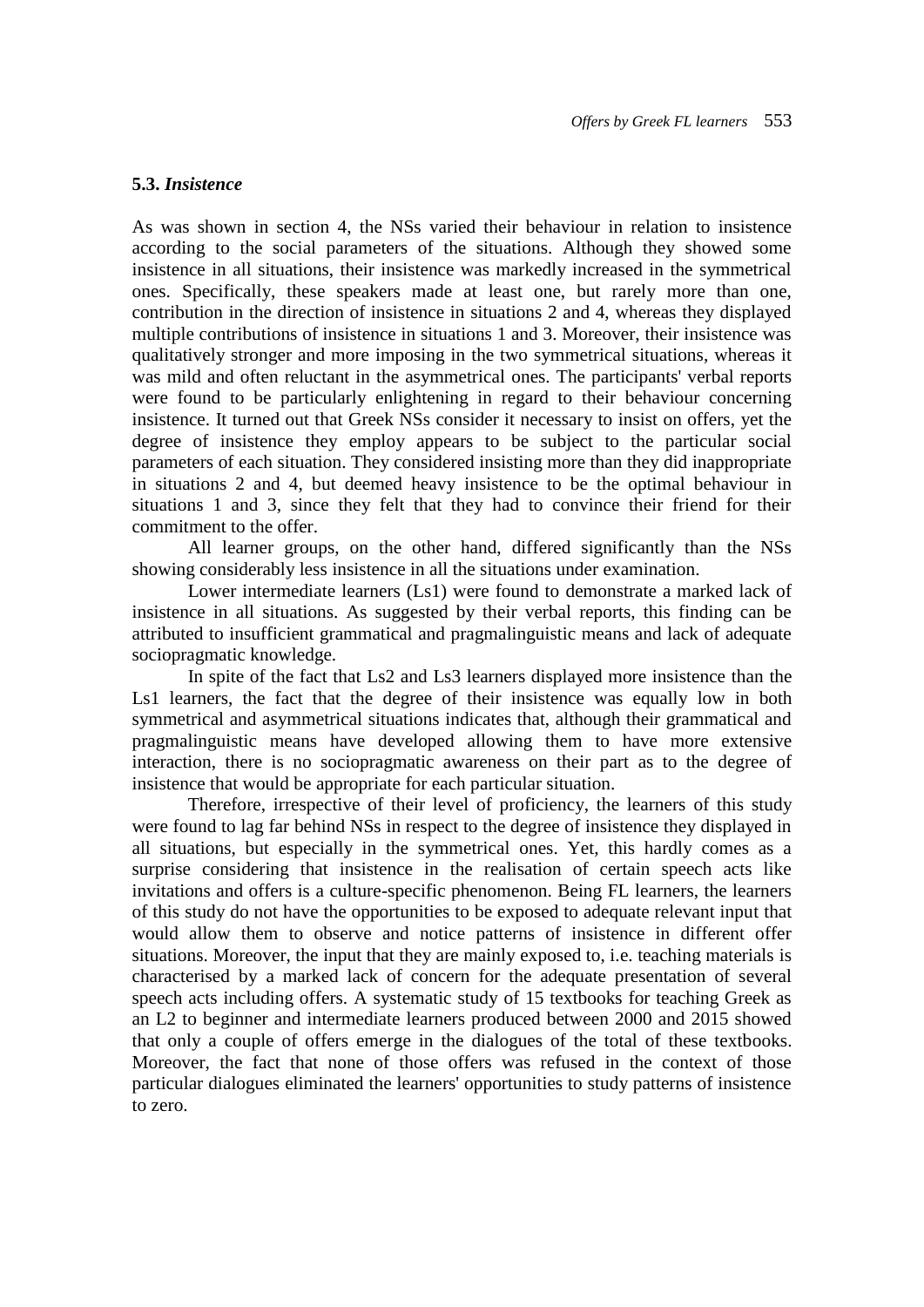### **5.4.** *Developmental patterns and interplay of grammatical and sociopragmatic competence.*

Although no definite claims can be made with respect to concrete developmental stages, the findings of this study point to certain developmental patterns in the learners' performance of offers that approximate to some extent the stages proposed for the development of requests (Ellis 1992; Achiba 2003) and refusals (Bella 2014). Specifically, the performance of lower intermediate learners was characterised by a tendency towards direct and rather simple declarative utterances as well as limited syntactic modification. Moreover, their performance did not appear to attend to specific relational goals since they employed similar strategies irrespective of the situations' social parameters. As confirmed by their verbal reports, those strategies mainly aimed at grammatical "correctness" and clarity. Therefore, these learners' performance invoked a "basic stage" of development (see Ellis 1992; Achiba 2003) characterised by rather simple grammar and a marked tendency towards clarity. Intermediate (Ls2) and advanced (Ls3) learners' performance, on the other hand, was found to display the main characteristics of the "unpacking" and the "pragmatic expansion" stages: A shift towards conventional indirectness, emergence of new pragmalinguistic forms, more complex syntax and increased use of mitigation (see Ellis 1992; Achiba 2003; Bella 2014).

Moreover, the findings of this study provide support to Kasper and Rose's (2002: 174) contention that early learners tend to rely on the pragmatic mode when performing action in the L2, since they have not yet acquired the grammatical resources available to more expert speakers. That is, early language learners make do with the means they have at their disposal forming at the same time their own rules concerning formfunction mappings, until new linguistic elements allowing them to restructure such mappings enter their interlanguage system. However, as proficiency increases and more complex and sophisticated grammatical and pragmalinguistic means are acquired, the learners tend to rely more on the grammatical mode and attempt to serve relational goals such as politeness. The increased use of conventional indirectness and syntactic modification by the intermediate and advanced levels of this study reinforce this claim.

Furthermore, although the developmental differences attested between the more advanced learner groups (intermediate and advanced), were not significant in regard to all the strategies examined here, the increase in syntactic modifiers displayed from the intermediate to the advanced level point towards grammatical and pragmalinguistic development.

One of the most interesting findings of the study, is that at from the intermediate level onwards the learners seem to have access to similar strategies with NSs to perform their offers. Therefore, unlike what appears to hold true for the development of requests and refusals in Greek (see Bella 2012, 2014 respectively), it cannot be claimed that grammatical development poses important restrictions to pragmatic development in the performance of offers. That is, the divergence observed in this study between NSs' and learners' performance cannot be attributed to the latter's lack of adequate grammatical means. It seems, however, that in the case of offers grammatical development has a different effect. That is, the overuse of complex grammatical means that increased proficiency brings with it seems to take learners further from the native speaker norm, especially in familiarity situations. Therefore, it can be suggested that, in the case of offers, grammatical development hinders sociopragmatic development to some extent.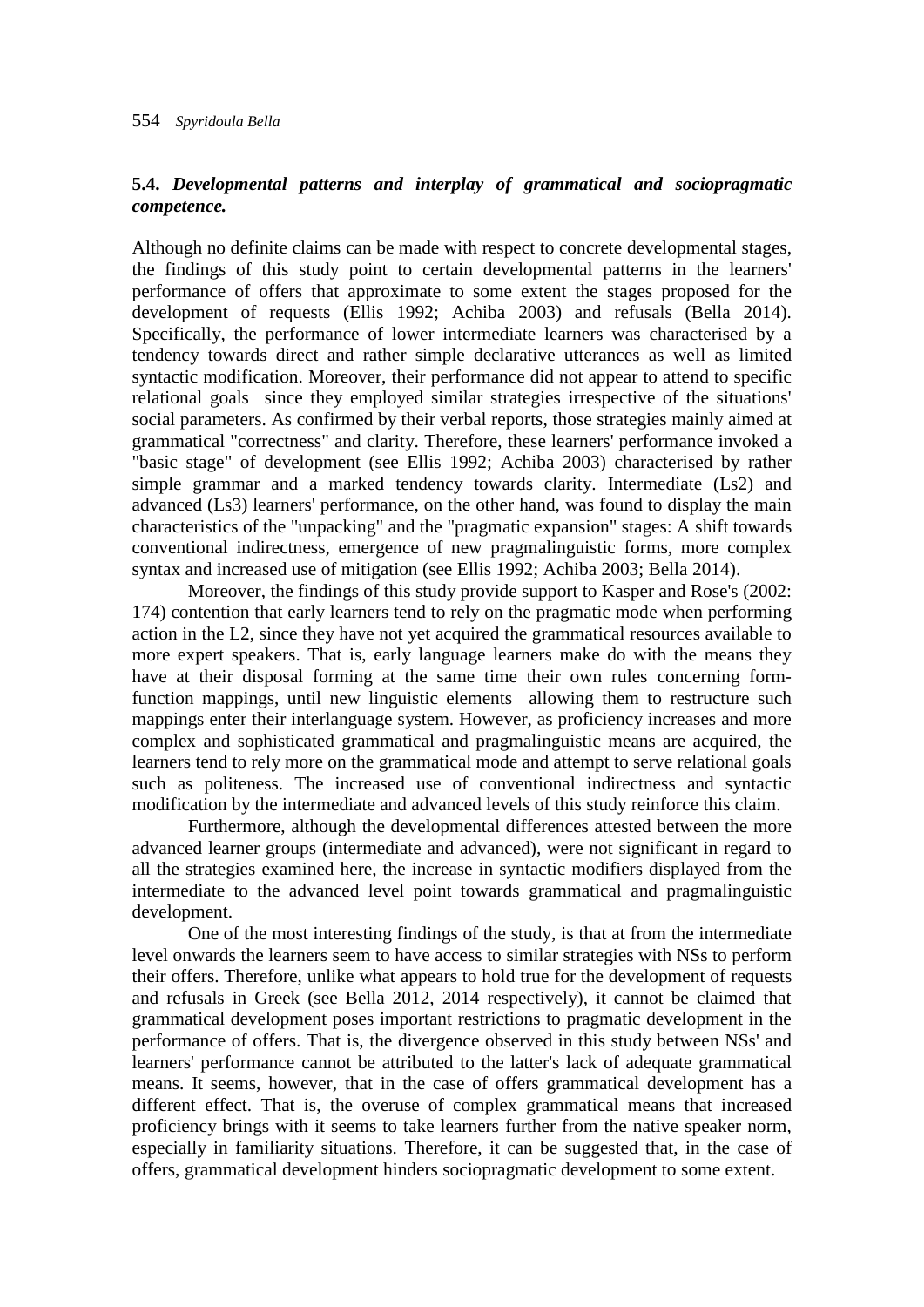Moreover, even the advanced learners of this study were found to lag far behind NSs with respect to the purely sociopragmatic mechanism of insistence. As mentioned before, this does not come as a surprise, since these FL learners are not exposed to the type of input that will allow them to notice the different degrees of insistence different social situations can afford in Greek.

Therefore, it can be suggested that the findings of this study lend support to Bialystok's (1993) two-dimensional model of language use and proficiency, according to which, in the adult acquisition of pragmatic competence the major task is to achieve control over pragmalinguistic and sociopragmatic knowledge, whereas the acquisition of new pragmalinguistic and sociopragmatic representations is considered "a relatively small problem" (Bialystok 1993: 54). Although, for these learners, some pragmalinguistic means like the use of the Subjunctive to perform offers are still to be acquired, it appears that what is mainly needed is the sociopragmatic input that will aid them make socioculturally appropriate form-function mappings. Yet, this can only be considered a preliminary conclusion, since this study was subject to certain limitations, the most important of which involved the limited number of participants and the situations under examination, as well as the "semi-authentic nature" of role play data. Moreover, the interviews conducted were small-scale, elicited from a limited number of participants. Therefore, the evidence drawn from the present study needs to be further confirmed and reinforced by more cross-sectional and longitudinal studies.

#### **6. Conclusions**

This study attempted to investigate developmental patterns in the performance of Greek FL learners when making offers in different situations.

Overall, some effects of development were observed with increasing proficiency both in terms of initiative offer strategies and to the use of syntactic modifiers. Specifically, in accordance with previous studies on individual speech acts development, it was found that increasing proficiency brings with it a movement from directness to conventional indirectness and a more extended repertoire of syntactic modification devices.

Yet, it was shown that the grammatical and pragmalinguistic complexity exhibited in the learners' performance as proficiency increased was not subject to the situational variation attested in the NSs' data. Whereas the NSs' of this study use of conventional indirectness and syntactic modification was attested mainly in asymmetrical situations, the intermediate and advanced learners employed high frequencies of both in all situations irrespective of social parameters. Therefore, these learners were not able to handle the familiarity situations under examination in a nativelike manner. Hence, it appears that in the case of offers grammatical development posed certain obstacles to sociopragmatic development. Yet, unlike in the case of other speech acts, it was not the lack of adequate grammatical development that posed this obstacles, but the overgeneralisation of complex grammatical means in situations where NSs opted for simpler and more direct structures.

Moreover, the significant differences attested between learners and NSs in relation to insisting on offers, indicates that the lack of adequate and appropriate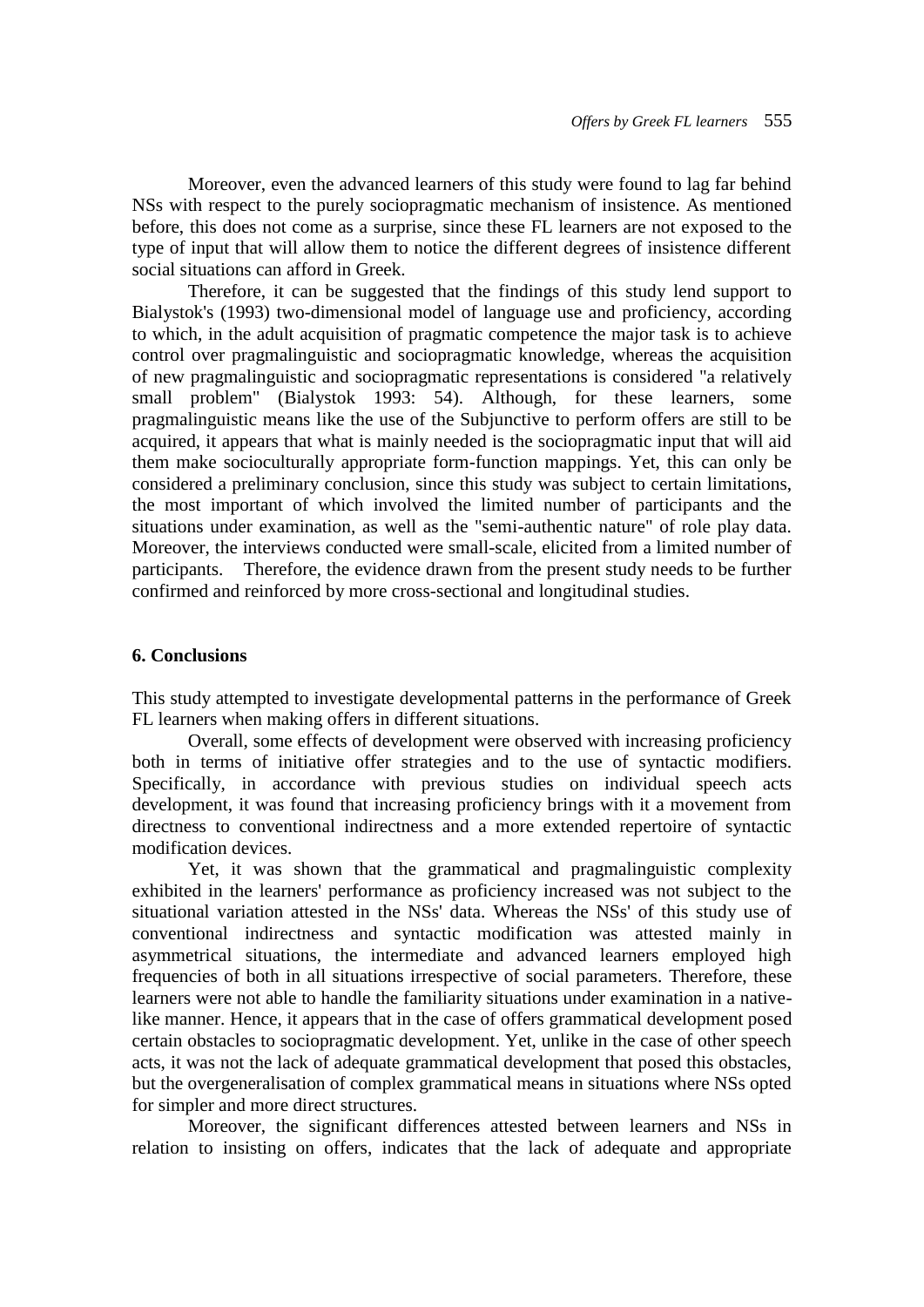sociopragmatic input typical in FL contexts poses further restrictions to FL learners sociopragmatic development.

Against this backdrop, it was suggested that the findings of this study lend a great deal of support to Bialystok's (1993) model of pragmatic acquisition as well as to the claim that "high levels of grammatical competence do not guarantee concomitant levels of pragmatic competence" (Bardovi-Harlig 1999: 686).

Finally, an obvious implication of this study concerns the systematic and explicit teaching of sociopragmatic phenomena the effectiveness of which has already been documented in the case of various speech acts (see e.g. Bacelar da Silva 2003; Fernández Guerra & Martínez Flor 2006; Kondo 2008; Langer 2013). It is suggested here that the learners of the present study would benefit by a teaching approach involving authentic and/ or research-based input and activities aiming at raising learners' sociopragmatic awareness, would facilitate FL learners' ability to make informed pragmatic choices that would allow them to express their offers in an appropriate and successful manner.

#### **APPENDIX**

|                                      |                  | Situation 1 (-P, -D) |                         |                |                  |                  |                |                  |                | Situation 2 $(+P, +D)$ |                  |                  |                  |                  |                  |                  |  |
|--------------------------------------|------------------|----------------------|-------------------------|----------------|------------------|------------------|----------------|------------------|----------------|------------------------|------------------|------------------|------------------|------------------|------------------|------------------|--|
|                                      | <b>NSs</b>       |                      | Ls1                     |                | Ls2              |                  | Ls3            |                  | <b>NSs</b>     |                        | Ls1              |                  | Ls2              |                  | Ls3              |                  |  |
|                                      | $\mathbf n$      | $\%$                 | $\mathbf n$             | $\%$           | $\mathbf n$      | $\%$             | $\mathbf n$    | $\frac{0}{0}$    | $\mathbf n$    | $\%$                   | $\mathbf n$      | $\%$             | $\mathbf n$      | $\%$             | $\mathbf n$      | $\%$             |  |
| Imperative                           | 3                | 8,6                  | $\overline{0}$          | $\mathbf{0}$   | $\overline{0}$   | $\Omega$         | $\overline{0}$ | $\overline{0}$   | $\overline{0}$ | $\overline{0}$         | $\overline{0}$   | $\overline{0}$   | $\overline{0}$   | $\overline{0}$   | $\overline{0}$   | $\boldsymbol{0}$ |  |
| State future<br>act of hearer        | 8                | 22,9                 | $\mathbf{0}$            | $\overline{0}$ | $\boldsymbol{0}$ | $\boldsymbol{0}$ | $\Omega$       | $\mathbf{0}$     | $\overline{0}$ | $\boldsymbol{0}$       | $\overline{0}$   | $\boldsymbol{0}$ | $\boldsymbol{0}$ | $\boldsymbol{0}$ | $\boldsymbol{0}$ | $\boldsymbol{0}$ |  |
| <b>State</b><br>permission           | $\mathbf{1}$     | 2,9                  | $\Omega$                | $\Omega$       | $\Omega$         | $\Omega$         | $\Omega$       | $\Omega$         | $\Omega$       | $\Omega$               | $\theta$         | $\boldsymbol{0}$ | $\Omega$         | $\boldsymbol{0}$ | $\Omega$         | $\overline{0}$   |  |
| State future<br>act of<br>speaker    | 12               | 34,3                 | $\overline{7}$          | 20             | 3                | 8,6              | $\overline{2}$ | 5,7              | 2              | 5,7                    | $\tau$           | 20               | $\boldsymbol{0}$ | $\boldsymbol{0}$ | $\overline{2}$   | 5,7              |  |
| <b>State</b><br>willingness          | $\Omega$         | $\Omega$             | $\mathbf{Q}$            | 25,7           | $\Omega$         | $\theta$         | $\Omega$       | $\Omega$         | $\theta$       | $\overline{0}$         | 9                | 25,7             | $\theta$         | $\Omega$         | 3                | 8,6              |  |
| <b>Total IMPs</b>                    | 24               | 68,6                 | 16                      | 45,7           | 3                | 8,6              | $\mathbf{2}$   | 5,7              | $\mathbf{2}$   | 5,7                    | 16               | 45,7             | $\mathbf{0}$     | $\bf{0}$         | 5                | 14,3             |  |
| Question<br>future act of<br>speaker | 9                | 25,7                 | $\Omega$                | $\mathbf{0}$   | $\overline{0}$   | $\Omega$         | $\mathbf{0}$   | $\boldsymbol{0}$ | $\overline{4}$ | 11,4                   | $\boldsymbol{0}$ | $\boldsymbol{0}$ | $\boldsymbol{0}$ | $\boldsymbol{0}$ | $\boldsymbol{0}$ | $\boldsymbol{0}$ |  |
| Question<br>desire                   | $\mathfrak{2}$   | 5,7                  | 5                       | 14,3           | 15               | 42,9             | 15             | 42,9             | 5              | 14,3                   | $\overline{4}$   | 11,4             | 15               | 42,9             | 12               | 34,3             |  |
| Question<br>need                     | $\Omega$         | $\Omega$             | $\mathbf{0}$            | $\Omega$       | 1                | 2,9              | 9              | 25,7             | $\overline{4}$ | 11,4                   | $\Omega$         | $\boldsymbol{0}$ | 3                | 8,6              | $\overline{4}$   | 11,4             |  |
| Question<br>ability                  | $\boldsymbol{0}$ | $\boldsymbol{0}$     | $\mathbf{1}$            | 2,9            | 10               | 28,6             | 9              | 25,7             | $\overline{3}$ | 8,6                    | $\mathbf{1}$     | 2,9              | 8                | 22,9             | 10               | 28,6             |  |
| State ability                        | $\Omega$         | $\Omega$             | 9                       | 25,7           | 6                | 17,1             | $\theta$       | $\theta$         | 17             | 48,6                   | 9                | 25,7             | 6                | 17,1             | $\overline{4}$   | 11,4             |  |
| <b>Total CI</b>                      | 11               | 31,4                 | 15                      | 42,9           | 32               | 91,4             | 33             | 94,3             | 33             | 94,3                   | 14               | 40               | 32               | 91,4             | 30               | 85,7             |  |
| Hint                                 | $\boldsymbol{0}$ | $\Omega$             | $\overline{4}$          | 11,4           | $\Omega$         | $\Omega$         | $\Omega$       | $\Omega$         | $\mathbf{0}$   | $\Omega$               | 5                | 14,3             | 3                | 8,6              | $\Omega$         | $\mathbf{0}$     |  |
| <b>Total NCI</b>                     | $\bf{0}$         | $\bf{0}$             | $\overline{\mathbf{4}}$ | 11,4           | $\bf{0}$         | $\bf{0}$         | $\bf{0}$       | $\bf{0}$         | $\bf{0}$       | $\bf{0}$               | 5                | 14,3             | 3                | 8,6              | $\bf{0}$         | $\bf{0}$         |  |

**Table 2: Overall distribution of strategies by the four groups in Situations 1 and 2.**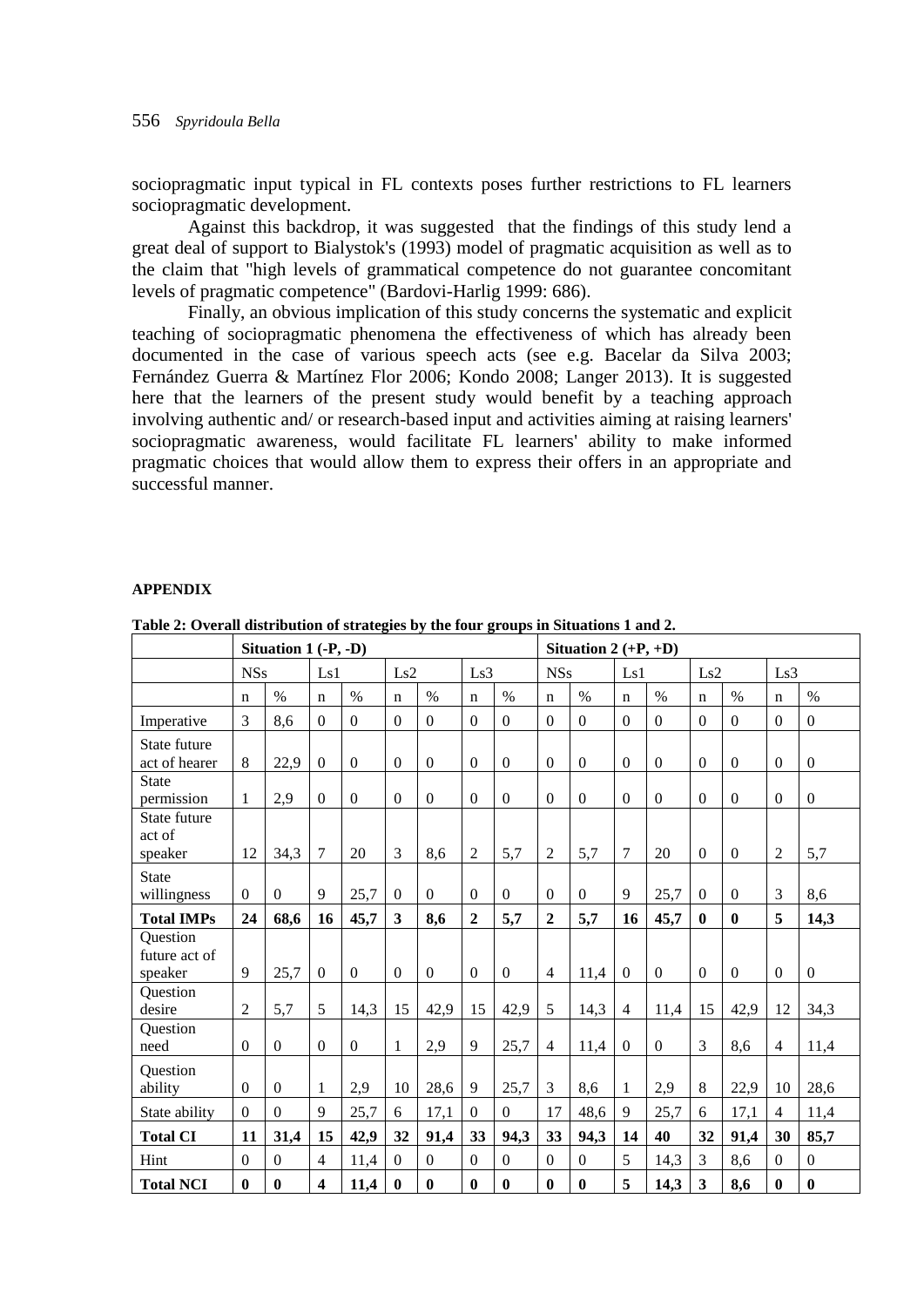| <b>Total</b> |                    |            |                    |     |         |            |                           |            |          |     |                            |            |                                       |            |                    |            |  |
|--------------|--------------------|------------|--------------------|-----|---------|------------|---------------------------|------------|----------|-----|----------------------------|------------|---------------------------------------|------------|--------------------|------------|--|
|              | $\sim$ $\sim$<br>◡ | <b>100</b> | $\sim$ $\sim$<br>◡ | 100 | 35<br>ັ | <b>100</b> | $\sim$ $\sim$<br>-45<br>◡ | <b>100</b> | 35<br>ັ້ | 100 | 35<br>$\ddot{\phantom{0}}$ | <b>100</b> | $\sim$ $\sim$<br>$\ddot{\phantom{0}}$ | <b>100</b> | $\sim$ $\sim$<br>ັ | <b>100</b> |  |

**Table 3: Overall distribution of strategies by the four groups in Situations 3 and 4.**

|                                      |                  | Situation $3(-P,-D)$ |                  |                  |                  |                  |                |                  | Situation $4 (+P, +D)$  |                  |                         |                  |                  |          |                  |                  |
|--------------------------------------|------------------|----------------------|------------------|------------------|------------------|------------------|----------------|------------------|-------------------------|------------------|-------------------------|------------------|------------------|----------|------------------|------------------|
|                                      | <b>NSs</b>       |                      | Ls1              |                  | Ls2              |                  | Ls3            |                  | <b>NSs</b>              |                  | Ls1                     |                  | Ls2              |          | Ls3              |                  |
|                                      | $\mathbf n$      | $\%$                 | $\mathbf n$      | $\%$             | $\mathbf n$      | $\%$             | $\mathbf n$    | $\%$             | $\mathbf n$             | $\%$             | $\mathbf n$             | $\%$             | $\mathbf n$      | $\%$     | $\mathbf n$      | $\%$             |
| Imperative                           | 10               | 28,6                 | $\Omega$         | 0,0              | $\overline{4}$   | 11,4             | 6              | 17,1             | $\mathbf{1}$            | 2,9              | $\Omega$                | $\Omega$         | $\Omega$         | $\Omega$ | $\mathbf{1}$     | 2,9              |
| State future<br>act of hearer        | $\tau$           | 20                   | $\overline{2}$   | 5,7              | $\boldsymbol{0}$ | $\Omega$         | $\overline{0}$ | $\boldsymbol{0}$ | $\boldsymbol{0}$        | $\theta$         | $\mathbf{0}$            | $\boldsymbol{0}$ | $\boldsymbol{0}$ | $\theta$ | $\boldsymbol{0}$ | $\mathbf{0}$     |
| <b>State</b><br>permission           | $\boldsymbol{0}$ | $\boldsymbol{0}$     | $\boldsymbol{0}$ | $\boldsymbol{0}$ | 5                | 14,3             | 3              | 8,6              | $\boldsymbol{0}$        | $\boldsymbol{0}$ | $\overline{4}$          | 11,4             | $\mathbf{1}$     | 2,9      | 3                | 8,6              |
| State future<br>act of speaker       | 8                | 22,9                 | 11               | 31,4             | $\overline{2}$   | 5,7              | $\mathbf{1}$   | 2,9              | $\overline{2}$          | 5,7              | 9                       | 25,7             | 5                | 14,3     | $\overline{2}$   | 5,7              |
| <b>State</b><br>willingness          | $\Omega$         | $\mathbf{0}$         | 6                | 17,1             | $\boldsymbol{0}$ | $\Omega$         | $\overline{0}$ | $\boldsymbol{0}$ | $\boldsymbol{0}$        | $\mathbf{0}$     | 6                       | 17,1             | 3                | 8,6      | $\boldsymbol{0}$ | $\overline{0}$   |
| <b>Total IMPs</b>                    | 25               | 71,4                 | 19               | 54,3             | 11               | 31,4             | 10             | 28,6             | $\overline{\mathbf{3}}$ | 8,6              | 19                      | 54,3             | 9                | 25,7     | 6                | 17,1             |
| Question<br>future act of<br>speaker | 5                | 14,3                 | $\Omega$         | $\Omega$         | $\boldsymbol{0}$ | $\Omega$         | $\overline{2}$ | 5,7              | 9                       | 25,7             | 3                       | 8,6              | $\Omega$         | $\theta$ | $\overline{c}$   | 5,7              |
| Question<br>desire                   | 5                | 14,3                 | 8                | 22,9             | 16               | 45,7             | 21             | 60               | 12                      | 34,3             | $\overline{2}$          | 5.7              | 14               | 40       | 16               | 45,7             |
| Question need                        | $\Omega$         | $\overline{0}$       | $\mathbf{0}$     | $\overline{0}$   | $\overline{0}$   | $\mathbf{0}$     | $\overline{0}$ | $\boldsymbol{0}$ | $\boldsymbol{0}$        | $\mathbf{0}$     | $\overline{0}$          | $\overline{0}$   | $\mathbf{1}$     | 2,9      | $\boldsymbol{0}$ | $\overline{0}$   |
| Question<br>ability                  | $\boldsymbol{0}$ | $\boldsymbol{0}$     | $\boldsymbol{0}$ | $\overline{0}$   | $\boldsymbol{0}$ | $\boldsymbol{0}$ | $\overline{0}$ | $\boldsymbol{0}$ | $\boldsymbol{0}$        | $\boldsymbol{0}$ | 3                       | 8,6              | $\overline{4}$   | 11,4     | 6                | 17,1             |
| State ability                        | $\Omega$         | $\overline{0}$       | $\overline{7}$   | 20,0             | 8                | 22,9             | $\overline{2}$ | 5,7              | 11                      | 31,4             | $\overline{4}$          | 11,4             | 5                | 14,3     | 5                | 14,3             |
| <b>Total CI</b>                      | 10               | 28,6                 | 15               | 42,9             | 24               | 68,6             | 25             | 71,4             | 32                      | 91,4             | 12                      | 34,3             | 24               | 68,6     | 29               | 82,9             |
| Hint                                 | $\mathbf{0}$     | $\boldsymbol{0}$     | $\overline{0}$   | $\overline{0}$   | $\mathbf{0}$     | $\boldsymbol{0}$ | $\mathbf{0}$   | $\boldsymbol{0}$ | $\mathbf{0}$            | $\boldsymbol{0}$ | $\overline{4}$          | 11,4             | $\overline{2}$   | 5,7      | $\mathbf{0}$     | $\boldsymbol{0}$ |
| <b>Total NCI</b>                     | $\bf{0}$         | $\bf{0}$             | $\bf{0}$         | $\bf{0}$         | $\bf{0}$         | $\bf{0}$         | $\bf{0}$       | $\bf{0}$         | $\bf{0}$                | $\mathbf{0}$     | $\overline{\mathbf{4}}$ | 11,4             | $\overline{2}$   | 5,7      | $\mathbf{0}$     | $\bf{0}$         |
| <b>Total</b><br>strategies           | 35               | 100                  | 35               | 100              | 35               | 100              | 35             | 100              | 35                      | 100              | 35                      | 100              | 35               | 100      | 35               | 100              |

**Table 4: Means and standard deviations for the use of IMP and CI strategies by the four groups in the four situations.**

|              |             |      | Situation $1(-P,-D)$ |      |             |           | Situation 2 $(+P, +D)$ |           |             |           | Situation $3(-P, -D)$ |      | Situation $4 (+P, +D)$ |      |                  |           |
|--------------|-------------|------|----------------------|------|-------------|-----------|------------------------|-----------|-------------|-----------|-----------------------|------|------------------------|------|------------------|-----------|
|              | <b>IMPs</b> | CI   |                      |      | <b>IMPs</b> |           | CI                     |           | <b>IMPs</b> |           | CI                    |      | <b>IMPs</b>            |      | <b>CI</b>        |           |
|              | M           | SD   | M                    | SD   | M           | <i>SD</i> | M                      | <i>SD</i> | M           | <i>SD</i> | M                     | SD   | M                      | SD   | $\boldsymbol{M}$ | <i>SD</i> |
| <b>NSs</b>   | 0.69        | 0.47 | 0.31                 | 0.47 | 0.06        | 0.23      | 0.94                   | 0.23      | 0.69        | 0.47      | 0.20                  | 0.45 | 0.09                   | 0.28 | 0.91             | 0.28      |
| Ls1          | 0.46        | 0.5  | 0.43                 | 0.5  | 0.46        | 0.5       | 0.4                    | 0.49      | 0.66        | 0.48      | 0.34                  | 0.48 | 0.57                   | 0.5  | 0.34             | 0.48      |
| Ls2          | 0.09        | 0.28 | 0.91                 | 0.28 | $\Omega$    | $\Omega$  | 0.91                   | 0.28      | 0.31        | 0.47      | 0.69                  | 0.47 | 0.26                   | 0.44 | 0.69             | 0.47      |
| $\text{Ls}3$ | 0.06        | 0.23 | 0.94                 | 0.23 | 0.17        | 0.38      | 0.83                   | 0.38      | 0.29        | 0.45      | 0.71                  | 0.45 | 0.17                   | 0.38 | 0.83             | 0.38      |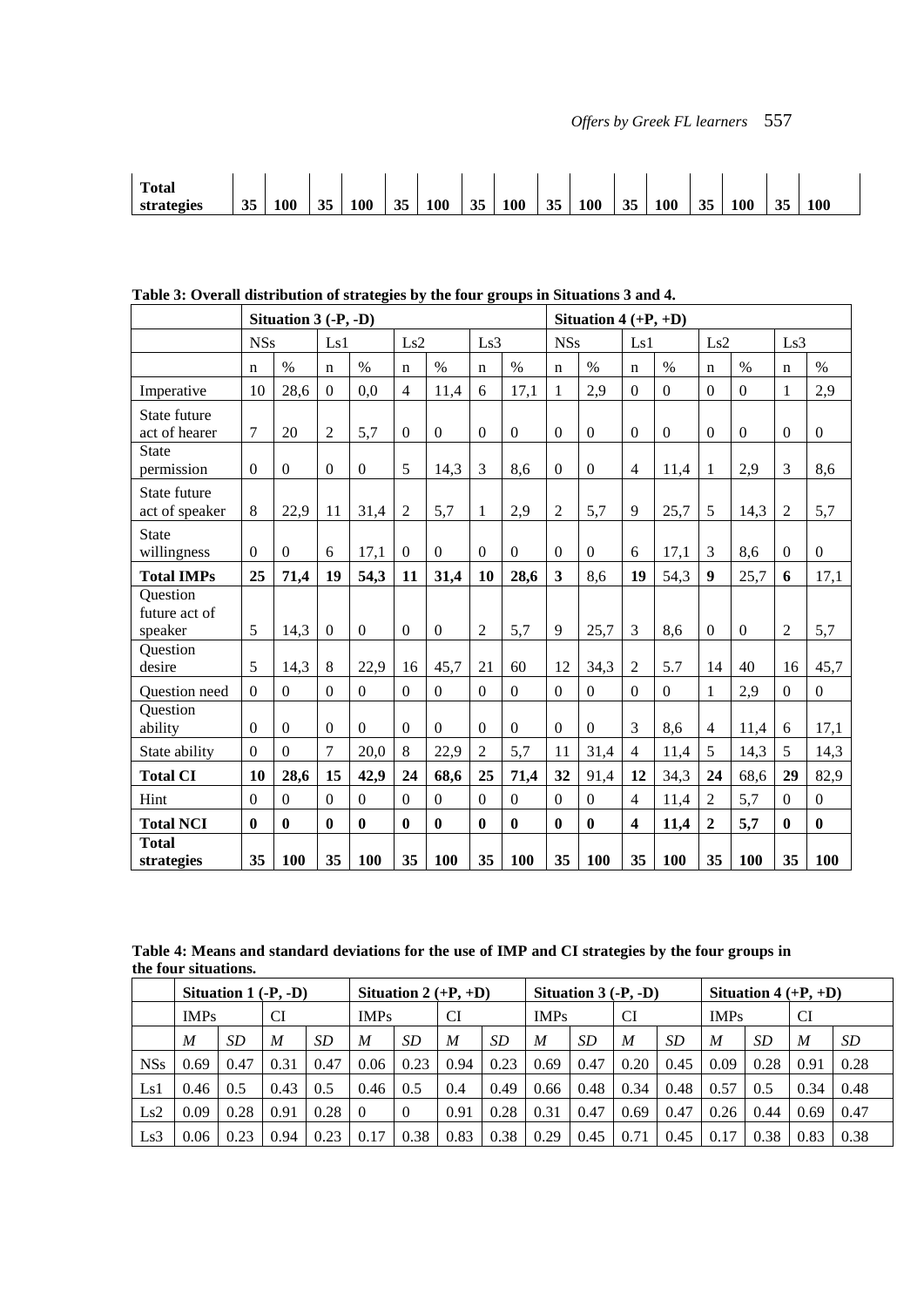|                                        |            | Situation $1(-P,-D)$ |                  |          |                  |          |                  |              | Situation 2 $(+P, +D)$ |            |                  |          |                  |          |                  |                |
|----------------------------------------|------------|----------------------|------------------|----------|------------------|----------|------------------|--------------|------------------------|------------|------------------|----------|------------------|----------|------------------|----------------|
|                                        | <b>NSs</b> |                      | Ls1              |          |                  | Ls2      |                  | $\text{Ls}3$ |                        | <b>NSs</b> |                  | Ls1      | Ls2              |          | $\text{Ls}3$     |                |
|                                        | n          | $\%$                 | $\boldsymbol{n}$ | $\%$     | $\boldsymbol{n}$ | $\%$     | $\boldsymbol{n}$ | $\%$         | n                      | %          | $\boldsymbol{n}$ | $\%$     | $\boldsymbol{n}$ | $\%$     | $\boldsymbol{n}$ | %              |
| Interrogative                          | 11         | 47,8                 | 6                | 50       | 16               | 53,3     | 33               | 76,7         | 33                     | 55         | 5                | 55,6     | 24               | 57,1     | 26               | 59,1           |
| Conditional<br>clause                  | 3          | 13,0                 | 1                | 8,3      | 5                | 16,7     | 2                | 4,7          | 10                     | 16,7       | $\Omega$         | $\Omega$ | 4                | 9,5      | 6                | 13,6           |
| Conditional                            | $\Omega$   | $\Omega$             | 5                | 41,7     | 9                | 30       | 8                | 18,6         | 13                     | 21,7       | $\overline{4}$   | 44.4     | 14               | 33,3     | 12               | 27,3           |
| Subjunctive                            | 9          | 39,1                 | $\Omega$         | $\theta$ | $\Omega$         | $\Omega$ | $\Omega$         | $\Omega$     | $\overline{4}$         | 6,7        | $\Omega$         | $\theta$ | $\theta$         | $\Omega$ | $\Omega$         | $\overline{0}$ |
| <b>Total</b><br>syntactic<br>modifiers | 23         | 100                  | 12               | 100      | 30               | 100      | 43               | 100          | 60                     | 100        | $\boldsymbol{9}$ | 100      | 42               | 100      | 44               | 100            |

**Table 5: Distribution of syntactic modifiers by the four groups in situations 1 and 2**

|  | Table 6: Distribution of syntactic modifiers by the four groups in situations 3 and 4 |                                                 |
|--|---------------------------------------------------------------------------------------|-------------------------------------------------|
|  | $C_{1}, \ldots, C_{n}$                                                                | $C_{n+1}$ $C_{n+1}$ $A$ $C_{n}$ $D_{n}$ $D_{n}$ |

|                                        |                  | Situation $3(-P, -D)$ |                  |          |                  |            |                  |              | Situation $4 (+P, +D)$ |            |                  |            |                  |            |                  |            |  |
|----------------------------------------|------------------|-----------------------|------------------|----------|------------------|------------|------------------|--------------|------------------------|------------|------------------|------------|------------------|------------|------------------|------------|--|
|                                        | <b>NSs</b>       |                       | Ls1              |          |                  | Ls2        |                  | $\text{Ls}3$ |                        | <b>NSs</b> |                  | Ls1        |                  | Ls2        |                  | Ls3        |  |
|                                        | $\boldsymbol{n}$ | %                     | $\boldsymbol{n}$ | %        | $\boldsymbol{n}$ | $\%$       | $\boldsymbol{n}$ | $\%$         | $\boldsymbol{n}$       | $\%$       | $\boldsymbol{n}$ | $\%$       | $\boldsymbol{n}$ | $\%$       | $\boldsymbol{n}$ | $\%$       |  |
| Interrogative                          | 10               | 66.7                  | 6                | 60       | 16               | 48,5       | 23               | 62,2         | 21                     | 53,8       | 8                | 61,5       | 19               | 54,3       | 24               | 55,8       |  |
| Conditional<br>clause                  | $\Omega$         | $\Omega$              | $\Omega$         | $\Omega$ | 9                | 27,3       | 2                | 5,4          | 6                      | 15,4       |                  | 7,7        | 7                | 20         | 8                | 18,6       |  |
| Conditional                            | $\Omega$         | $\Omega$              | $\overline{4}$   | 40       | 8                | 24,2       | 10               | 27,0         | 3                      | 7,7        | $\overline{4}$   | 30.8       | 9                | 25.7       | 9                | 20,9       |  |
| Subjunctive                            | 5                | 33,3                  | $\Omega$         | $\Omega$ | $\Omega$         | $\Omega$   | 2                | 5,4          | 9                      | 23.1       | $\Omega$         | $\theta$   | $\theta$         | $\Omega$   | 2                | 4,7        |  |
| <b>Total</b><br>syntactic<br>modifiers | 15               | <b>100</b>            | 10               | 100      | 33               | <b>100</b> | 37               | <b>100</b>   | 39                     | 100        | 13               | <b>100</b> | 35               | <b>100</b> | 43               | <b>100</b> |  |

| Table 7: Means and standard deviations of degree of insistence employed by the four groups across |  |
|---------------------------------------------------------------------------------------------------|--|
| the four situations.                                                                              |  |

|            | <b>Situation 1</b><br>$(-P, -D)$ |      | <b>Situation 2</b><br>$(+P,+D)$ |      | <b>Situation 3</b><br>$(-P, -D)$ |      | <b>Situation 4</b><br>$(+P, +D)$ |      |  |
|------------|----------------------------------|------|---------------------------------|------|----------------------------------|------|----------------------------------|------|--|
|            | M                                | SD   | $\boldsymbol{M}$                | SD   | M                                | SD   | $\boldsymbol{M}$                 | SD   |  |
| <b>NSs</b> | 2.2                              | 0.71 | 0.94                            | 0.41 | 2.31                             | 0.61 |                                  | 0.42 |  |
| Ls1        | 0.17                             | 0.45 | 0.06                            | 0.23 | 0.2                              | 0.47 | 0.11                             | 0.32 |  |
| Ls2        | 0.43                             | 0.55 | 0.11                            | 0.32 | 0.37                             | 0.54 | 0.14                             | 0.35 |  |
| Ls3        | 0.49                             | 0.56 | 0.23                            | 0.54 | 0.51                             | 0.56 | 0.29                             | 0.57 |  |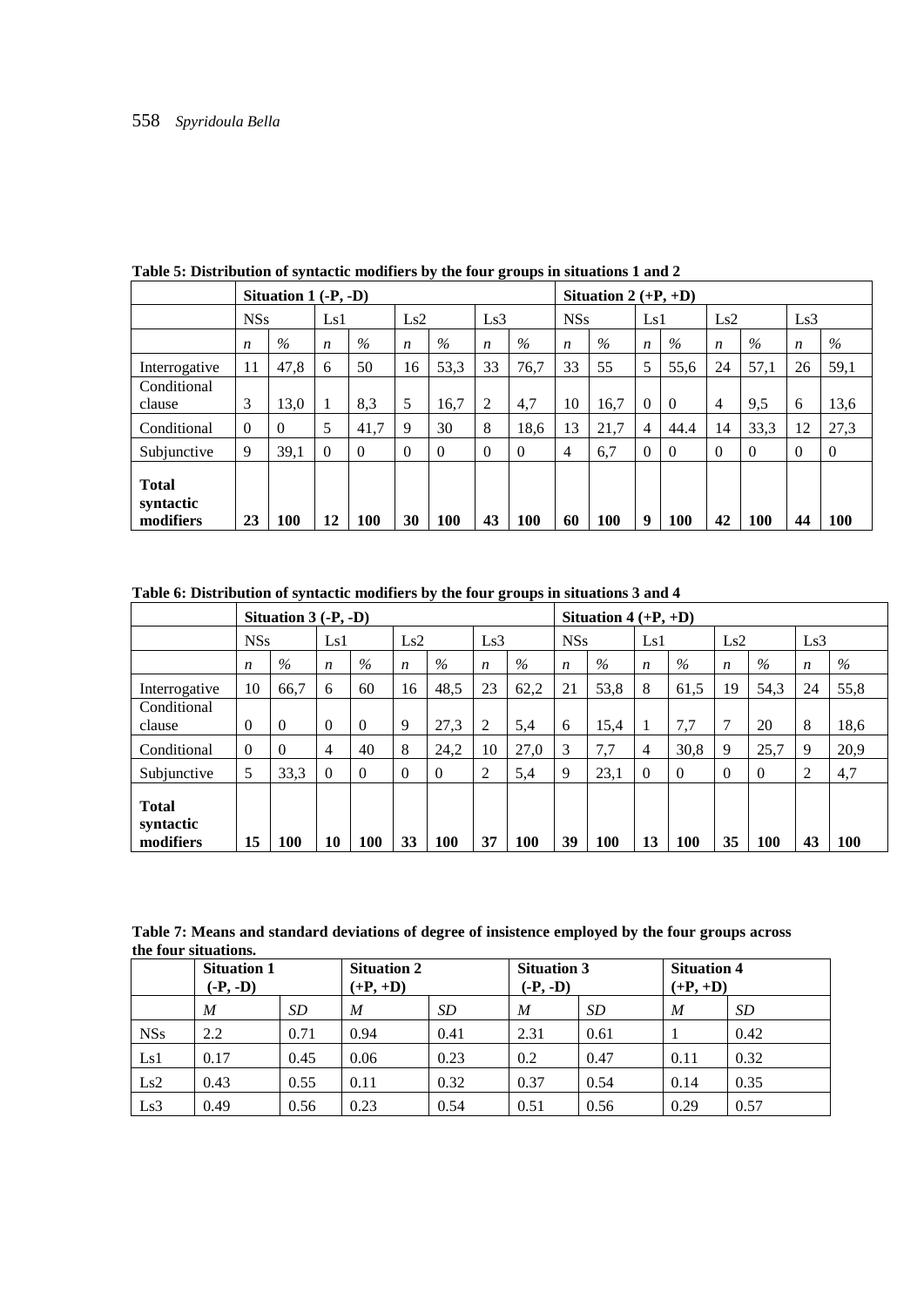#### **References**

Achiba, Machicko (2003) *Learning to Request in a Second Language: Child Interlanguage Pragmatics*. Clevendon: Multilingual Matters.

Aijmer, Karin (1996) *Conversational Routines in English: Convention and Creativity*. London: Longman.

Antonopoulou, Eleni, and Maria Sifianou (2003) Conversational dynamics of humour: The telephone game in Greek. *Journal of Pragmatics* 35: 741-769.

Bach, Kent, and Robert Harnish (1979) *Linguistic Communication and Speech Acts*. Cambridge: Massachusetts Institute of Technology Press.

Bardovi-Harlig, Kathleen (1999) Exploring the interlanguage of interlanguage pragmatics: A research agenda for acquisitional pragmatics. *Language Learning* 49: 677-713.

Bardovi-Harlig, Kathleen, and Beverly Hartford (1990) Congruence in native and nonnative conversations: Status balance in the academic advising session. *Language Learning* 40: 467-501.

Bardovi-Harlig, Kathleen, and Beverly Hartford (1993) Learning the rules of academic talk: A longitudinal study of pragmatic development. *Studies in Second Language Acquisition* 15: 279-304.

Barron, Anne (2003) *Acquisition in Interlanguage Pragmatics: Learning How to Do Things with Words in a Study Abroad Context.* Amsterdam/ Philadelphia: John Benjamins Publishing Company.

Barron, Anne (2005) Offering in Ireland and England. In A. Barron, and K. Schneider (eds.), *The Pragmatics of Irish English*. Berlin: Mouton de Gruyter, pp. 141-176.

Barron, Anne (2011) Variation revisited: A corpus analysis of offers in Irish English and British English. In J. Frenk, and L. Steveker (eds.), *Anglistentag 2010 Saarbrücken: Proceedings: [proceedings of the conference of the German Association of University Teachers of English]*. Trier: Wissenschaftlicher Verlag, pp. 407-419.

Beebe, Leslie, and Hansun Zhang Waring (2005) Pragmatic development in responding to rudeness. In J. Frodeson, and C. Holten (eds.), *The Power of Context in Language Teaching and Learning. Festschrift in honor of Marianne Celce-Murcia*. Boston, MA: Heinle & Heinle, pp. 67-79.

Bella, Spyridoula (2009) Invitations and politeness in Greek: The age variable. *Journal of Politeness Research* 5: 243-271.

Bella, Spyridoula (2012) Pragmatic development in a foreign language: A study of Greek FL requests. *Journal of Pragmatics* 44: 1917-1947.

Bella, Spyridoula (2014) Developing the ability to refuse: A cross-sectional study of Greek refusals. *Journal of Pragmatics* 61: 35-62.

Bialystok, Ellen (1993) Symbolic representation and attentional control in pragmatic competence. In G. Kasper, and S. Blum-Kulka (eds.), *Interlanguage Pragmatics*. New York: Oxford University Press, pp. 43-59.

Boxer, Diana (2002) *Applying Sociolinguistics*. Amsterdam/Philadelphia: John Benjamins Publishing Company.

Brown, Penelope, and Stephen Levinson (1987) *Politeness: Some Universals in Language Usage*. Cambridge: Cambridge University Press.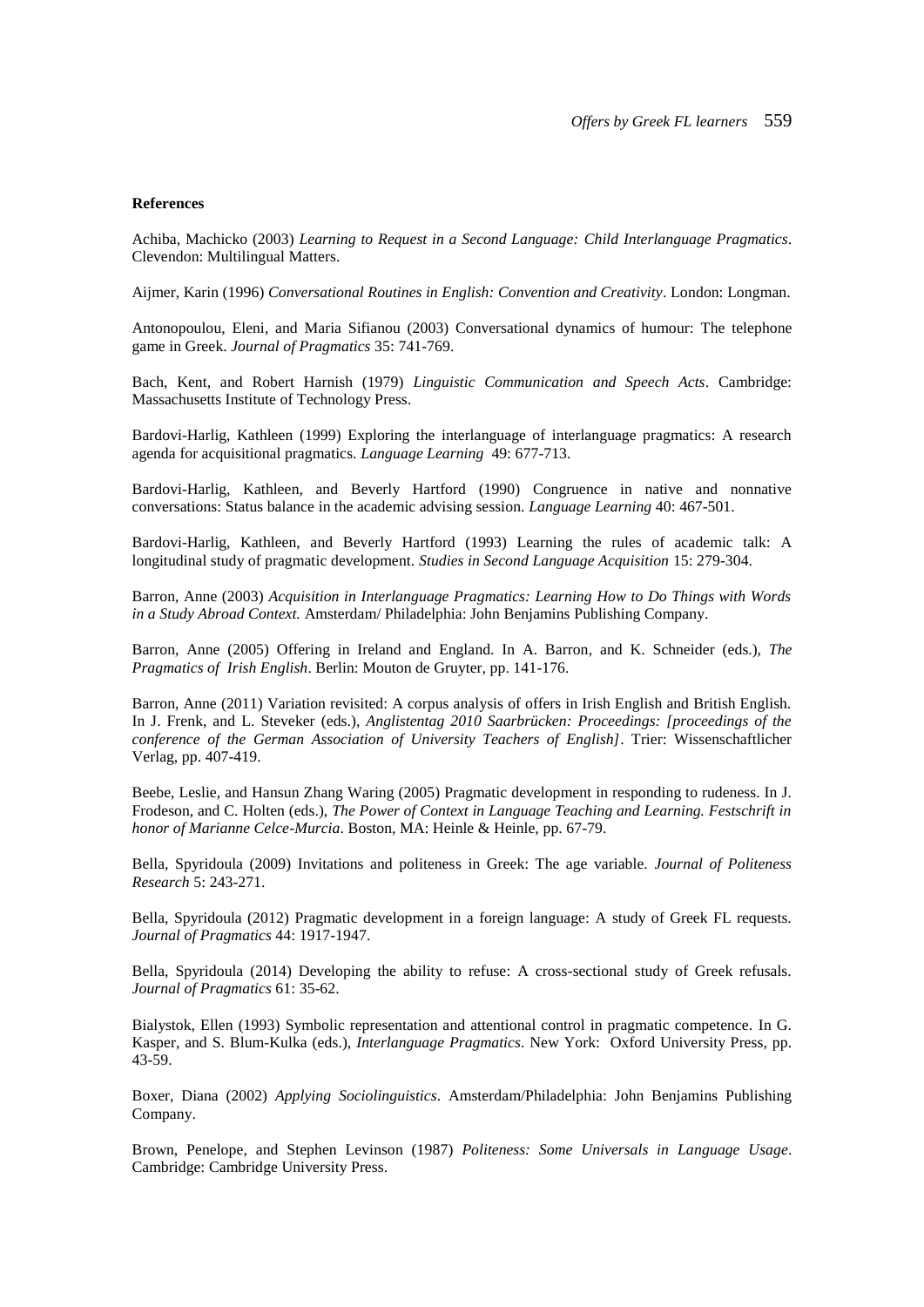Cohen, Andrew (1996) Developing the ability to perform speech acts. *Studies in Second Language Acquisition* 18: 253-267.

DuFon, Margaret (1999) *The acquisition of linguistic politeness in Indonesian by sojourners in naturalistic interactions*. Doctoral dissertation, University of Hawaii.

Edmondson, Willis, and Juliane House (1981) *Let's Talk and Talk About it: A Pedagogic Interactional Grammar of English*. München: Urban & Schwarzenberg.

Ellis, Rod (1992) Learning to communicate in the classroom: A study of two learners requests. *Studies in Second Language Acquisition* 14: 1-23.

Ericsson, Anders, and Herbert Simon (1993) *Protocol Analysis*. Cambridge MA: The MIT Press.

Félix-Brasdefer, César (2006) Linguistic politeness in Mexico: Refusal strategies among male speakers of Mexican Spanish. *Journal of Pragmatics* 38: 2158-2187.

Félix-Brasdefer, César (2007) Pragmatic development in the Spanish as a FL classroom: A crosssectional study of learner requests. *Intercultural Pragmatics* 4: 253-286.

Félix-Brasdefer, César (2010) Data collection methods in speech act performance: DCTs, role plays and verbal reports. In A. Martínez-Flor, and E. Usó-Juan (eds.), *Speech Act Performance: Theoretical, Empirical and Methodological Issues*. Amsterdam/Philadelphia: John Benjamins Publishing Company, pp. 41-56.

Flores Salgado, Elizabeth (2011) *The Pragmatics of Requests and Apologies: Developmental Patterns of Mexican Students*. Amsterdam/Philadelphia: John Benjamins Publishing Company.

Fukushima, Saeko, and Yoko Iwata (1987) Politeness strategies in requesting and offering. *Japanese Association of College English Teachers Bulletin* 18: 31-48.

Gass, Susan, and Noël Houck (1999) *Interlanguage refusals: A cross-cultural study of Japanese-English*. New York: Mouton de Gruyter.

Golato, Andrea (2003) Studying compliment responses: A comparison of DCTs and recordings of naturally occurring talk. *Applied Linguistics* 24: 90-121.

Göy, Elif, Deniz Zeyrek, and Bahar Otcu (2012) Developmental patterns in internal modification of requests: A quantitative study on Turkish learners of English. In M. Economidou-Kogetsidis, and H. Woodfield (eds.), *Interlanguage Request Modification*. Amsterdam/Philadelphia: John Benjamins Publishing Company, pp. 51-86.

Hancher, Michael (1979) The classification of cooperative illocutionary acts. *Language in Society* 8: 1- 14.

Hassall, Timothy (2003) Requests by Australian learners of Indonesian. *Journal of Pragmatics* 35: 1903- 1928.

Hill, Thomas (1997) *The Development of Pragmatic Competence in an EFL Context*. Doctoral dissertation, Temple University, Philadelphia.

Kasper, Gabriele (2000) Data collection in pragmatics research. In Helen Spencer-Oatey (ed.), *Culturally Speaking*. London: Continuum, pp. 316-341.

Kasper, Gabriele, and Merete Dahl (1991) Research methods in interlanguage pragmatics. *Studies in Second Language Acquisition* 13: 215-247.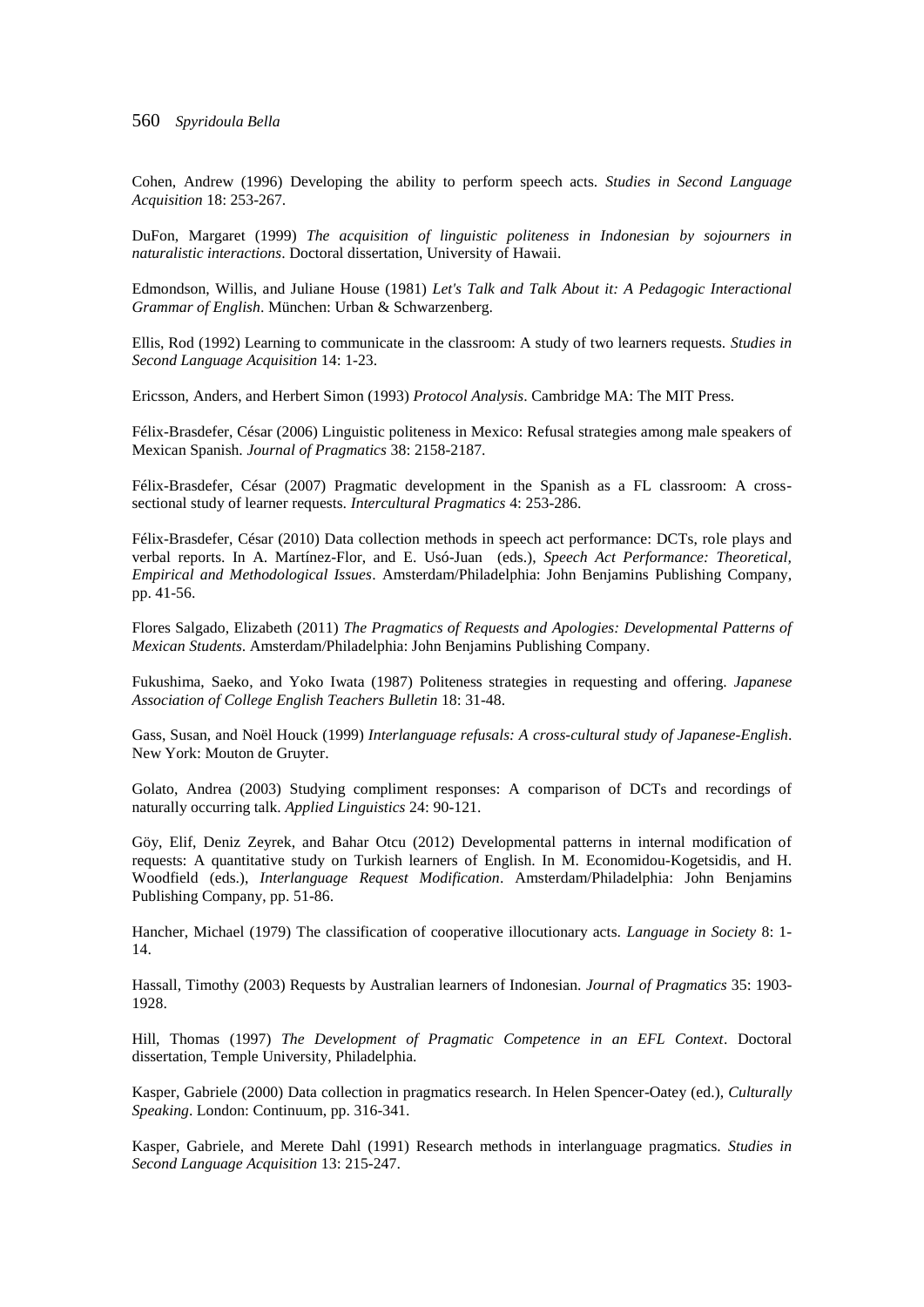Kasper, Gabriele, and Kenneth Rose (2002) *Pragmatic Development in a Second Language*. Oxford: University of Michigan: Blackwell.

Kasper, Gabriele, and Richard Schmidt (1996) Developmental issues in interlanguage pragmatics. *Studies in Second Language Acquisition* 18: 149-169.

Leech, Geoffrey (1983) *Principles of Pragmatics*. London: Longman.

Martínez-Flor, Alicia, and Esther Usó-Juan (2011) Research methodologies in pragmatics: Eliciting refusals to requests. *Estudios de Lingüística Inglesa Aplicada* 11: 47-87.

Maeshiba, Naoko, Naoko Yoshinaga, Gabriele Kasper, and Steven Ross (1996) Transfer and proficiency in interlanguage apologizing. In S. Gass, and J. Neu (eds.), *Speech Acts Across Cultures: Challenges to Communication in a Second Language.* Berlin: Mouton de Gruyter, pp. 155-187.

Omar, Alwiya (1991) How learners greet in Kiswahili: A cross-sectional survey. In L. Bouton, and Y. Kachru (eds*.), Pragmatics and Language Learning* (monograph series vol. 2)*.* Urbana-Champaign, IL: University of Illinois, pp. 59-73.

Otcu, Bahar, and Deniz Zeyrek (2008) Development of requests: A study of Turkish learners of English. In M. Pütz, and J. Neff Van Aertselaer (eds.), *Contrastive Pragmatics: Interlanguage and Cross-Cultural Perspectives.* Berlin/New York: Mouton de Gruyter, pp. 265-300.

Pavlidou, Theodossia (1986) 'Na rotiso kati?: Erotisis se ipotaktiki. *Studies in Greek Linguistics* 7: 253- 249.

Pavlidou, Theodossia (1994) Contrasting German and Greek politeness and the consequences. *Journal of Pragmatics* 21.5: 487-511.

Rasouli Khorsidi, Hassan (2013) Study abroad and interlanguage pragmatic development in request and apology speech acts among Iranian learners. *English Language Teaching* 6: 62-70.

Saville-Troike, Muriel (1996) The ethnography of communication. In S. McKay, and N. Hornberger (eds.), *Sociolinguistics and Language Teaching*. Cambridge: Cambridge University Press, pp. 351-382.

Scarcella, Robin (1979) On speaking politely in a second language. In C. Yorio, and J. Schachter (eds.), *On TESOL '79: The Learner in Focus.* Washington, DC: TESOL**,** pp. 275–287.

Schauer, Gila (2004) May you speak louder maybe? Interlanguage pragmatic development in requests. In S. Foster-Cohen, M. Sharwood-Smith, A. Sorace, and M. Ota (eds.), *EUROSLA Yearbook 4*. Amsterdam/Philadelphia: John Benjamins Publishing Company.

Schauer, Gila (2009) *Interlanguage Pragmatic Development: The Study Abroad Context*. London: Continuum, pp. 253-273.

Schneider, Klaus (1980) Ratschlag, Vorschlag, Angebot: Klassifiezierung und Spezifizierung. Unpublished paper, English Department, University of Marburg.

Searle, John (1975) Indirect speech acts. In Peter Cole, and Jerry Morgan (eds.), *Syntax and Semantics 3: Speech Acts*. New York: Academic Press, pp. 59-82.

Searle, John (1976) A classification of illocutionary acts. *Language in Society* 5: 1-23.

Sifianou, Maria (1992a) Cross-cultural communication: Compliments and offers. *Parousia* H': 49-69.

Sifianou, Maria (1992b) *Politeness Phenomena in England and Greece: A Cross-Cultural Perspective*. Oxford: Oxford University Press.